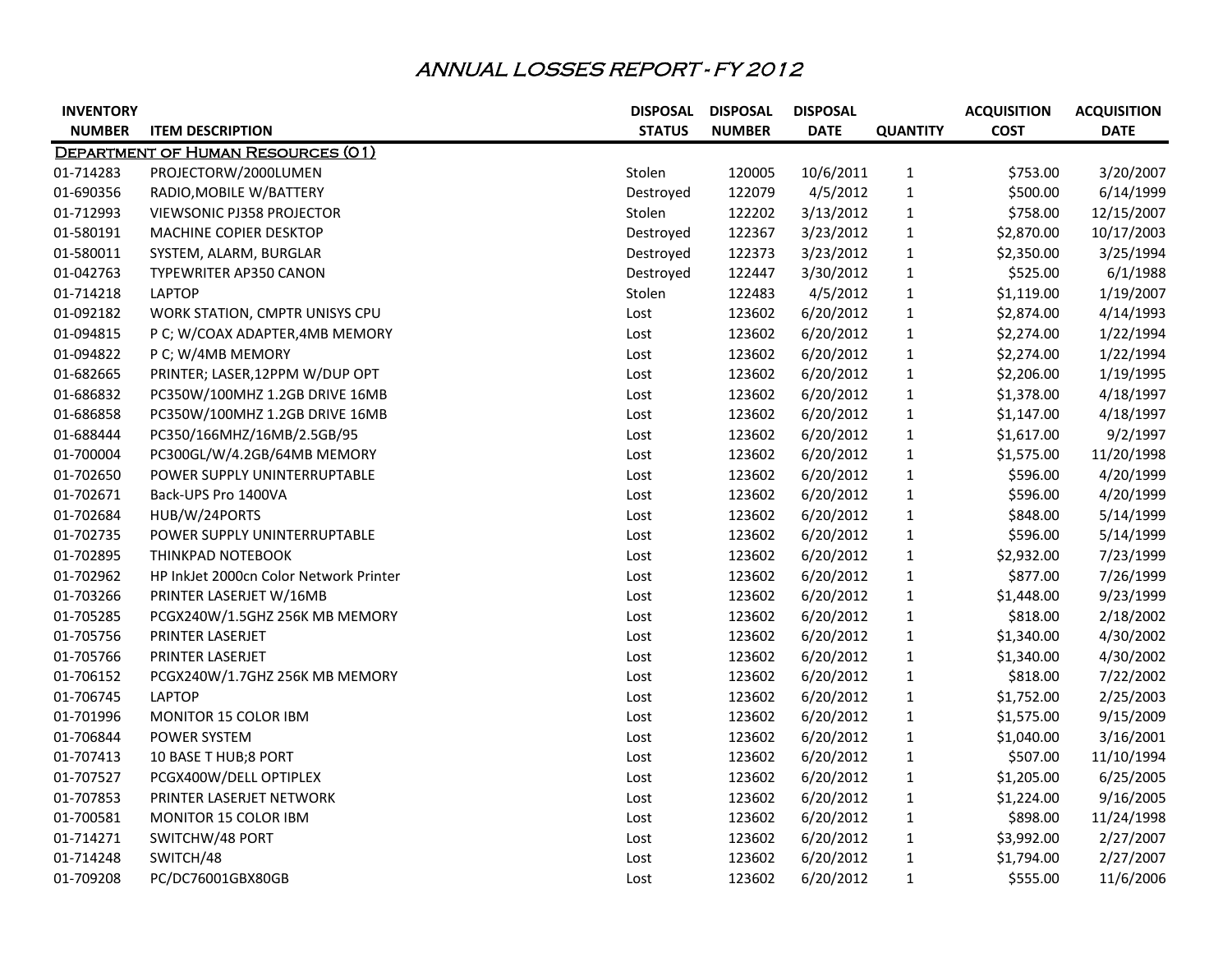| <b>INVENTORY</b>       |                                                           | <b>DISPOSAL</b> | <b>DISPOSAL</b>  | <b>DISPOSAL</b>       |                 | <b>ACQUISITION</b>     | <b>ACQUISITION</b> |
|------------------------|-----------------------------------------------------------|-----------------|------------------|-----------------------|-----------------|------------------------|--------------------|
| <b>NUMBER</b>          | <b>ITEM DESCRIPTION</b>                                   | <b>STATUS</b>   | <b>NUMBER</b>    | <b>DATE</b>           | <b>QUANTITY</b> | <b>COST</b>            | <b>DATE</b>        |
| 01-712995              | SWITCH 1524                                               | Lost            | 123602           | 6/20/2012             | $\mathbf{1}$    | \$795.00               | 6/5/2008           |
| 01-713019              | <b>LAPTOP</b>                                             | Lost            | 123602           | 6/20/2012             | 1               | \$1,398.00             | 10/16/2008         |
| 01-707385              | PROJECTOR;3M S40 MLMEDIA LCD                              | Lost            | 123794           | 7/3/2012              | 1               | \$1,232.00             | 9/13/2004          |
| <b>TOTALS</b>          |                                                           |                 |                  |                       | 39              | \$54,396.00            |                    |
|                        | <b>AGRICULTURE &amp; INDUSTRIES (02)</b>                  |                 |                  |                       |                 |                        |                    |
| 02-016059              | 8 FOOT FUME HOOD                                          | Destroyed       | 124835           | 9/25/2012             | $\mathbf{1}$    | \$9,657.13             | 11/4/2010          |
| 02-016061              | 8 FOOT FUME HOOD                                          | Destroyed       | 124835           | 9/25/2012             | $\mathbf{1}$    | \$9,657.13             | 11/4/2010          |
| 02-016058              | 8 FOOT FUME HOOD                                          | Destroyed       | 124835           | 9/25/2012             | $\mathbf{1}$    | \$9,657.13             | 6/6/2007           |
| 02-016057              | 8 FOOT FUME HOOD                                          | Destroyed       | 124835           | 9/25/2012             | $\mathbf{1}$    | \$9,657.13             | 6/6/2007           |
| <b>TOTALS</b>          |                                                           |                 |                  |                       | 4               | \$38,628.52            |                    |
|                        |                                                           |                 |                  |                       |                 |                        |                    |
| <b>ABC BOARD (03)</b>  |                                                           |                 |                  |                       |                 |                        |                    |
| 03-059646              | TASER TA26012                                             | Lost            | 122339           | 3/28/2012             | $\mathbf{1}$    | \$845.59               | 4/2/2009           |
| 03-036764              | 2720M STREET PILOT GPS                                    | Lost            | 122471           | 4/4/2012              | $\mathbf{1}$    | \$759.99               | 6/26/2006          |
| 03-035435              | GLOCK MOD 22C .40 CAL                                     | Stolen          | 124613           | 8/23/2012             | $\mathbf{1}$    | \$429.00               | 6/28/2004          |
| 03-096831              | REMINGTON 1187 12 GA SHOTGUN                              | Stolen          | 124779           | 9/17/2012             | $\mathbf{1}$    | \$531.47               | 1/28/2005          |
| <b>TOTALS</b>          |                                                           |                 |                  |                       | 4               | \$2,566.05             |                    |
|                        |                                                           |                 |                  |                       |                 |                        |                    |
|                        | <b>ALABAMA FORESTRY COMMISSION (04)</b>                   |                 |                  |                       |                 |                        |                    |
| 04-100037              | TRAILER, UTILITY                                          | Stolen          | 122511           | 4/9/2012              | $\mathbf{1}$    | \$850.00               | 9/9/2004           |
| 04-096946              | PUMP, WATER                                               | Lost            | 122572           | 4/12/2012             | $\mathbf{1}$    | \$970.00               | 9/24/1993          |
| 04-098365              | ALL TERRAIN VEHICLE (ATV)                                 | Stolen          | 122977           | 5/15/2012             | $\mathbf{1}$    | \$5,700.00             | 11/30/1998         |
| 04-100716              | TRUCK, 1/2 TON, PICKUP, FLEX FUEL                         | Stolen          | 123085           | 5/18/2012             | $\mathbf{1}$    | \$19,157.66            | 12/12/2006         |
| 04-101929              | RADIO, MOBILE                                             | Stolen          | 123085           | 5/18/2012             | $\mathbf{1}$    | \$538.50               | 8/24/2009          |
| 04-098444              | <b>WASHER, PRESSURE</b>                                   | Stolen          | 123254           | 5/30/2012             | $\mathbf{1}$    | \$850.00               | 6/24/1999          |
| 04-091971              | RADIO, MOBILE                                             | Lost            | 124353           | 8/6/2012              | 1               | \$518.50               | 7/1/1988           |
| 04-095918              | RADIO, MOBILE                                             | Lost            | 124353           | 8/6/2012              | 1               | \$549.00               | 9/30/1992          |
| 04-097414              | RADIO, MOBILE                                             | Lost            | 124353           | 8/6/2012              | 1               | \$1,542.00             | 1/26/1995          |
| 04-102088              | RADIO, MOBILE                                             | Lost            | 124353           | 8/6/2012              | $\mathbf{1}$    | \$538.50               | 8/22/2009          |
| <b>TOTALS</b>          |                                                           |                 |                  |                       | 10              | \$31,214.16            |                    |
|                        | DEPARTMENT OF CONSERVATION (11)                           |                 |                  |                       |                 |                        |                    |
| 11-022989              | ATV 4X4 1995                                              | Stolen          | 121463           | 1/24/2012             |                 |                        | 9/26/1995          |
| 11-012835              | SHOTGUN 12 GAUGE                                          | Stolen          | 122386           | 4/9/2012              | $\mathbf{1}$    | \$4,592.00<br>\$255.00 | 5/15/1990          |
|                        |                                                           |                 |                  |                       | $\mathbf{1}$    |                        |                    |
| 11-022562<br>11-020676 | COMPRESSOR AIR CRAFTSMAN (W34)                            | Stolen          | 122391<br>122487 | 4/9/2012              | $\mathbf{1}$    | \$584.10<br>\$509.00   | 6/3/1997           |
| 11-093190              | BOAT 14' ALUMACRAFT (F41)<br>RADIO, MOTOROLA R765 DIGITAL | Stolen<br>Lost  |                  | 4/9/2012<br>6/29/2012 | $\mathbf{1}$    | \$850.00               | 9/15/1990          |
|                        |                                                           |                 | 123078           |                       | $\mathbf{1}$    |                        | 1/25/2011          |
| 11-023721              | HANDGUN REVOLVER 38 CAL                                   | Destroyed       | 123870           | 9/10/2012             | $\mathbf{1}$    | \$100.00               | 11/15/2001         |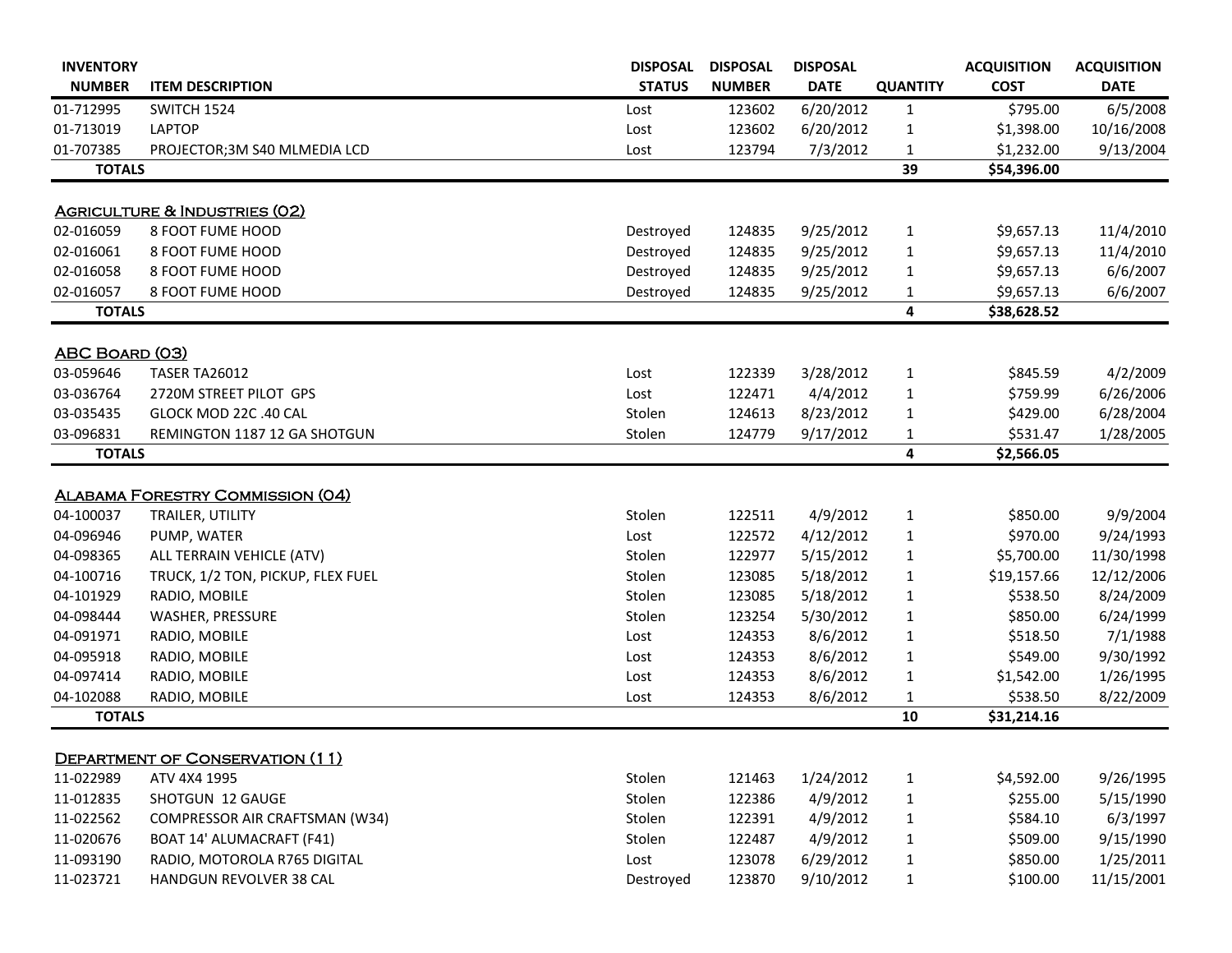| <b>INVENTORY</b>          |                                       | <b>DISPOSAL</b> | <b>DISPOSAL</b> | <b>DISPOSAL</b> |                 | <b>ACQUISITION</b> | <b>ACQUISITION</b> |
|---------------------------|---------------------------------------|-----------------|-----------------|-----------------|-----------------|--------------------|--------------------|
| <b>NUMBER</b>             | <b>ITEM DESCRIPTION</b>               | <b>STATUS</b>   | <b>NUMBER</b>   | <b>DATE</b>     | <b>QUANTITY</b> | <b>COST</b>        | <b>DATE</b>        |
| 11-024514                 | RIFLE .30-96 CAL                      | Destroyed       | 123870          | 9/10/2012       | $\mathbf{1}$    | \$1.00             | 8/14/2001          |
| 11-024515                 | RIFLE .22 WMR CAL                     | Destroyed       | 123870          | 9/10/2012       | $\mathbf{1}$    | \$1.00             | 8/14/2001          |
| 11-024894                 | RIFLE CVA BOBCAT 50 CAL PERCUSSION    | Destroyed       | 123870          | 9/10/2012       | $\mathbf{1}$    | \$75.00            | 9/13/2002          |
| 11-025534                 | <b>SHOTGUN 12 GAUGE</b>               | Destroyed       | 123870          | 9/10/2012       | $\mathbf{1}$    | \$400.00           | 12/10/2004         |
| 11-026302                 | SHOTGUN STEVENS MODEL 940B 12 GAUGE   | Destroyed       | 123870          | 9/10/2012       | $\mathbf{1}$    | \$100.00           | 1/4/2007           |
| 11-026398                 | SHOTGUN SAVAGE MOD 620 12 GAUGE       | Destroyed       | 123870          | 9/10/2012       | $\mathbf{1}$    | \$100.00           | 2/26/2007          |
| 11-026379                 | RIFLE RANGER 22 CAL                   | Destroyed       | 123870          | 9/10/2012       | $\mathbf{1}$    | \$100.00           | 2/26/2007          |
| 11-026528                 | PISTOL REVOLVER ROSSI 357             | Destroyed       | 123870          | 9/10/2012       | $\mathbf{1}$    | \$150.00           | 5/4/2007           |
| 11-026527                 | PISTOL BERSA 380                      | Destroyed       | 123870          | 9/10/2012       | $\mathbf{1}$    | \$150.00           | 5/4/2007           |
| 11-026553                 | PISTOL REVOLVER COLT 357              | Destroyed       | 123870          | 9/10/2012       | $\mathbf{1}$    | \$150.00           | 5/30/2007          |
| 11-026548                 | PISTOL RUGER 9MM                      | Destroyed       | 123870          | 9/10/2012       | $\mathbf{1}$    | \$150.00           | 5/30/2007          |
| 11-026547                 | PISTOL S&W                            | Destroyed       | 123870          | 9/10/2012       | $\mathbf{1}$    | \$150.00           | 5/30/2007          |
| 11-026542                 | PISTOL REVOLVER RUGER 357             | Destroyed       | 123870          | 9/10/2012       | $\mathbf{1}$    | \$150.00           | 5/30/2007          |
| 11-026352                 | SHOTGUN BROWNING 12 GAUGE             | Destroyed       | 123870          | 9/10/2012       | $\mathbf{1}$    | \$100.00           | 1/4/2007           |
| 11-026505                 | PISTOL SMITH & WESSON 9MM             | Destroyed       | 123870          | 9/10/2012       | $\mathbf{1}$    | \$200.00           | 5/2/2007           |
| 11-026513                 | PISTOL RUGER 9MM                      | Destroyed       | 123870          | 9/10/2012       | $\mathbf{1}$    | \$200.00           | 5/2/2007           |
| 11-026514                 | PISTOL REVOLVER COLT 357              | Destroyed       | 123870          | 9/10/2012       | $\mathbf{1}$    | \$200.00           | 5/2/2007           |
| 11-026516                 | PISTOL SMITH & WESSON 40              | Destroyed       | 123870          | 9/10/2012       | $\mathbf{1}$    | \$200.00           | 5/2/2007           |
| 11-026518                 | PISTOL RUGER 9MM                      | Destroyed       | 123870          | 9/10/2012       | $\mathbf{1}$    | \$200.00           | 5/2/2007           |
| 11-026519                 | PISTOL REVOLVER COLT 357              | Destroyed       | 123870          | 9/10/2012       | $\mathbf{1}$    | \$200.00           | 5/2/2007           |
| 11-027729                 | ATV, HONDA TRX420FM, 2010             | Stolen          | 124702          | 9/10/2012       | $\mathbf{1}$    | \$5,499.00         | 4/22/2010          |
| 11-093316                 | TRAILER ATV UTILITY L&M               | Stolen          | 124702          | 9/10/2012       | $\mathbf{1}$    | \$795.00           | 12/27/2011         |
| 11-093333                 | ATV HONDA 420                         | Stolen          | 124702          | 9/10/2012       | $\mathbf{1}$    | \$4,995.00         | 1/5/2012           |
| <b>TOTALS</b>             |                                       |                 |                 |                 | 29              | \$21,156.10        |                    |
|                           |                                       |                 |                 |                 |                 |                    |                    |
|                           | <b>DEPARTMENT OF CORRECTIONS (12)</b> |                 |                 |                 |                 |                    |                    |
| 12-026406                 | VAN, 15 PASS.                         | Destroyed       | 122767          | 5/1/2012        | $\mathbf{1}$    | \$19,359.00        | 3/14/2002          |
| 12-026843                 | SEDAN, MIDSIZE                        | Destroyed       | 122767          | 5/1/2012        | 1               | \$12,148.00        | 7/27/2010          |
| <b>TOTALS</b>             |                                       |                 |                 |                 | $\mathbf{2}$    | \$31,507.00        |                    |
| <b>SUPREME COURT (14)</b> |                                       |                 |                 |                 |                 |                    |                    |
| 14-003133                 | <b>DEFIBRILLATOR</b>                  | Stolen          | 124866          | 9/28/2012       | 1               | \$2,920.39         | 6/26/2000          |
| <b>TOTALS</b>             |                                       |                 |                 |                 | $\mathbf{1}$    | \$2,920.39         |                    |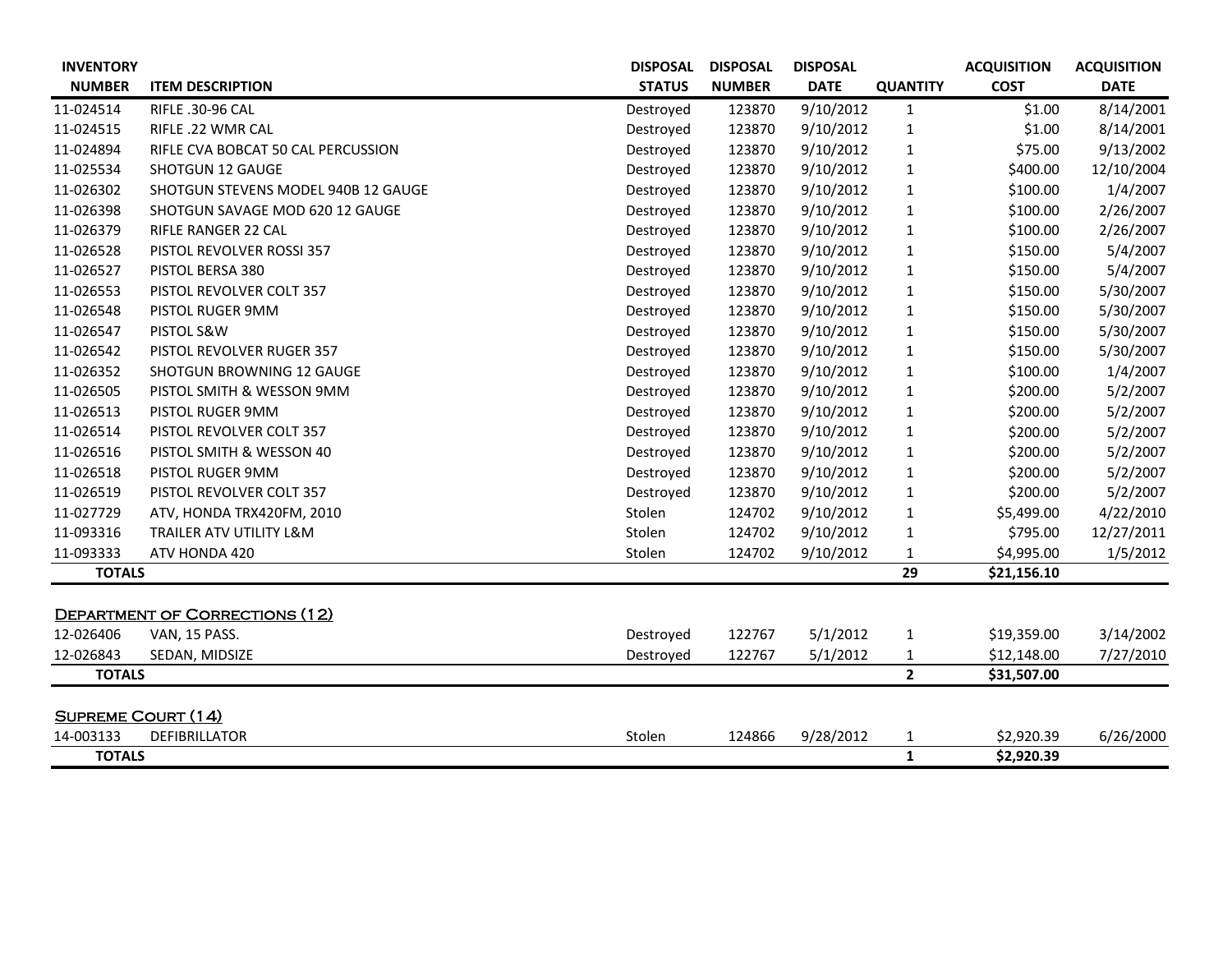| <b>INVENTORY</b> |                                           | <b>DISPOSAL</b> | <b>DISPOSAL</b> | <b>DISPOSAL</b> |                 | <b>ACQUISITION</b> | <b>ACQUISITION</b> |
|------------------|-------------------------------------------|-----------------|-----------------|-----------------|-----------------|--------------------|--------------------|
| <b>NUMBER</b>    | <b>ITEM DESCRIPTION</b>                   | <b>STATUS</b>   | <b>NUMBER</b>   | <b>DATE</b>     | <b>QUANTITY</b> | <b>COST</b>        | <b>DATE</b>        |
|                  | DEPARTMENT OF EDUCATION (15)              |                 |                 |                 |                 |                    |                    |
| 15-056290        | CPU.Laptop.Latitude D810.Dell             | Lost            | 120195          | 8/30/2012       | $\mathbf{1}$    | \$1,551.03         | 8/11/2005          |
| 15-058642        | iPad.Wi-Fi.32GB.Apple                     | Stolen          | 122884          | 5/15/2012       | $\mathbf{1}$    | \$599.00           | 4/11/2011          |
| 15-052336        | Chair.Hiback.Pneu.Steelcase               | Lost            | 122889          | 5/15/2012       | $\mathbf{1}$    | \$516.43           | 4/17/1998          |
| 15-058430        | Camera.Document.166.Lumens                | Stolen          | 122890          | 5/15/2012       | $\mathbf{1}$    | \$602.00           | 10/4/2010          |
| 15-057302        | CPU.Laptop.D820 Latitude.Dell             | Lost            | 124611          | 9/26/2012       | 1               | \$1,551.03         | 6/25/2007          |
| 15-058371        | CPU.Laptop.Latit E6410.Dell               | Stolen          | 124803          | 9/17/2012       | 1               | \$1,284.36         | 8/2/2010           |
| <b>TOTALS</b>    |                                           |                 |                 |                 | 6               | \$6,103.85         |                    |
|                  | <b>EXAMINERS OF PUBLIC ACCOUNTS (18)</b>  |                 |                 |                 |                 |                    |                    |
| 18-001395        | <b>CALCULATOR</b>                         | Lost            | 121525          | 2/13/2012       | $\mathbf{1}$    | \$276.75           | 9/15/1985          |
| <b>TOTALS</b>    |                                           |                 |                 |                 | $\mathbf{1}$    | \$276.75           |                    |
|                  |                                           |                 |                 |                 |                 |                    |                    |
|                  | <b>DEPARTMENT OF PUBLIC HEALTH (23)</b>   |                 |                 |                 |                 |                    |                    |
| 23-086937        | Laptop                                    | Stolen          | 121879          | 2/23/2012       | $\mathbf{1}$    | \$1,743.50         | 3/15/2010          |
| 23-081961        | Laptop                                    | Stolen          | 122629          | 5/1/2012        | 1               | \$1,508.00         | 11/28/2007         |
| 23-086879        | Laptop                                    | Stolen          | 122631          | 5/1/2012        | $\mathbf{1}$    | \$1,743.50         | 3/15/2010          |
| <b>TOTALS</b>    |                                           |                 |                 |                 | 3               | \$4,995.00         |                    |
|                  | DEPARTMENT OF INDUSTRIAL RELATIONS (25)   |                 |                 |                 |                 |                    |                    |
| 25-057014        | <b>CONVERTER OMNITRON MEDIA</b>           | Lost            | 120419          | 11/7/2011       | $\mathbf{1}$    | \$535.56           | 7/13/2004          |
| 25-056866        | MONITOR FLAT 19" IBM L190                 | Lost            | 120419          | 11/7/2011       | $\mathbf{1}$    | \$654.84           | 6/29/2004          |
| 25-059394        | <b>COMPUTER</b>                           | Lost            | 120419          | 11/7/2011       | 1               | \$929.00           | 4/22/2010          |
| 25-002049        | SUV                                       | Destroyed       | 121811          | 2/10/2012       | $\mathbf{1}$    | \$22,335.00        | 5/9/2007           |
| <b>TOTALS</b>    |                                           |                 |                 |                 | 4               | \$24,454.40        |                    |
|                  |                                           |                 |                 |                 |                 |                    |                    |
|                  | <b>BOARD OF PARDONS AND PAROLES (31)</b>  |                 |                 |                 |                 |                    |                    |
| 31-008289        | <b>SCANNER</b>                            | Lost            | 120049          | 10/6/2011       | $\mathbf{1}$    | \$3,613.00         | 10/24/2002         |
| 31-009150        | GATEWAY, LAPTOP M275E TABLET              | Lost            | 120049          | 10/6/2011       | $\mathbf{1}$    | \$1,797.98         | 6/16/2004          |
| 31-009239        | <b>GATEWAY M275E TABLET</b>               | Lost            | 120049          | 10/6/2011       | $\mathbf{1}$    | \$1,797.98         | 8/26/2004          |
| 31-009285        | <b>GATEWAY M275E TABLET</b>               | Lost            | 120049          | 10/6/2011       | $\mathbf{1}$    | \$1,797.98         | 8/26/2004          |
| 31-011153        | <b>BULLETPROOF VEST WITH SHELL</b>        | Lost            | 120049          | 10/6/2011       | $\mathbf{1}$    | \$500.00           | 9/11/2008          |
| 31-011217        | <b>DESKTOP COMPUTER</b>                   | Lost            | 120049          | 10/6/2011       | $\mathbf{1}$    | \$806.00           | 9/30/2008          |
| 31-011992        | GLOCK 23 40 CALIBER SEMI-AUTOMATIC PISTOL | Stolen          | 122364          | 3/22/2012       | $\mathbf{1}$    | \$357.00           | 3/9/2010           |
| 31-010119        | DELL LAPTOP D810                          | Stolen          | 123474          | 6/18/2012       | 1               | \$1,551.03         | 8/1/2005           |
| 31-010679        | MOTOROLA I 560 DATA PHONE                 | Stolen          | 124286          | 8/2/2012        | $\mathbf{1}$    | \$99.00            | 5/8/2007           |
| 31-011639        | GLOCK 22 40 CALIBER SEMI-AUTOMATIC PISTOL | Stolen          | 124818          | 9/20/2012       | 1               | \$357.00           | 1/25/2010          |
| 31-011124        | 2008 PONTIAC GRAND PRIX WHITE             | Destroyed       | 124827          | 9/20/2012       | $\mathbf{1}$    | \$13,516.50        | 7/28/2008          |
| <b>TOTALS</b>    |                                           |                 |                 |                 | 11              | \$26,193.47        |                    |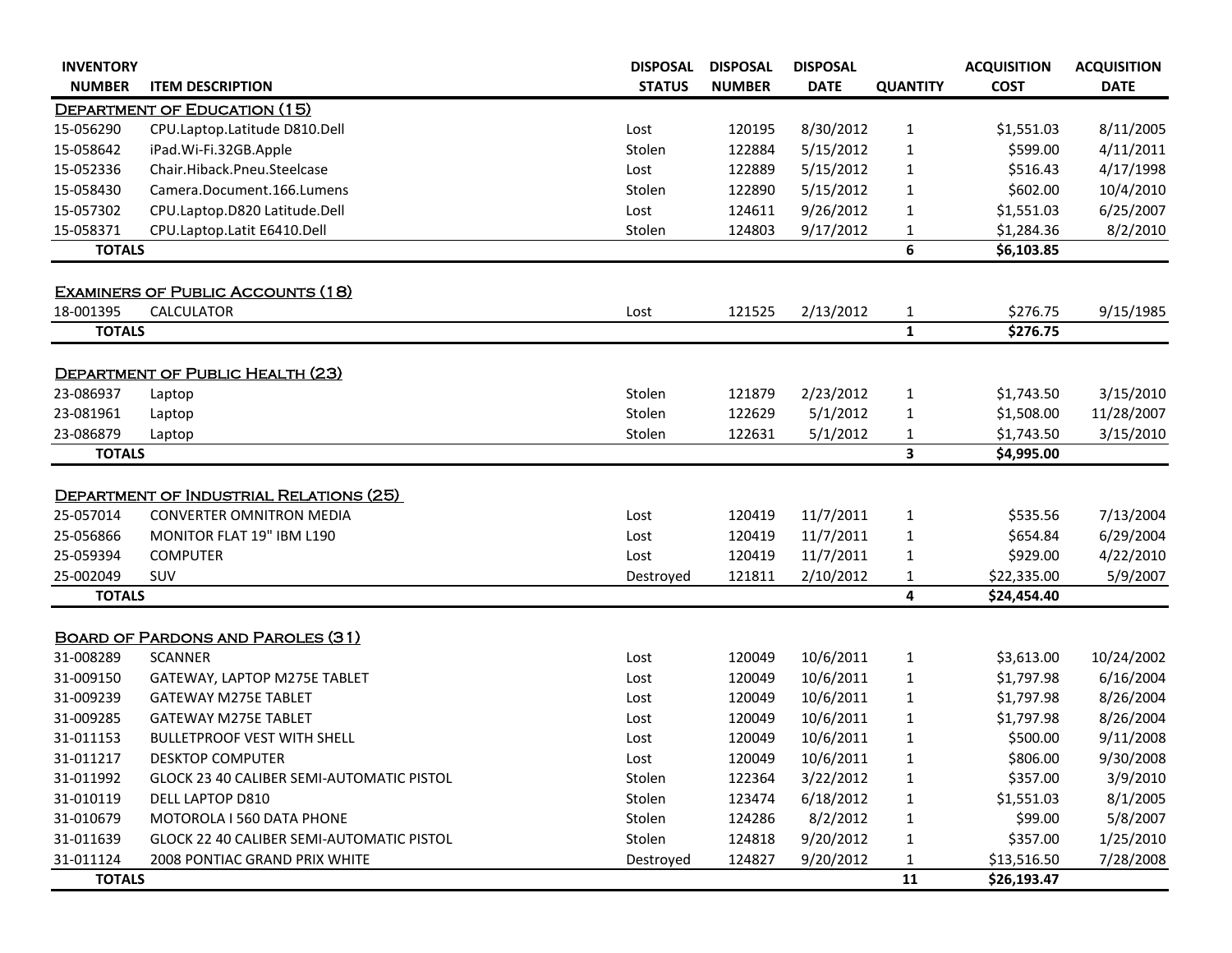| <b>INVENTORY</b><br><b>NUMBER</b> | <b>ITEM DESCRIPTION</b>                         | <b>DISPOSAL</b><br><b>STATUS</b> | <b>DISPOSAL</b><br><b>NUMBER</b> | <b>DISPOSAL</b><br><b>DATE</b> | <b>QUANTITY</b> | <b>ACQUISITION</b><br><b>COST</b> | <b>ACQUISITION</b><br><b>DATE</b> |
|-----------------------------------|-------------------------------------------------|----------------------------------|----------------------------------|--------------------------------|-----------------|-----------------------------------|-----------------------------------|
|                                   |                                                 |                                  |                                  |                                |                 |                                   |                                   |
|                                   | <b>STATE PERSONNEL DEPARTMENT (32)</b>          |                                  |                                  |                                |                 |                                   |                                   |
| 32-003369                         | HEADSET, PLANTRON H51-M10                       | Lost                             | 120046                           | 10/5/2011                      | $\mathbf{1}$    | \$178.00                          | 9/21/2000                         |
| <b>TOTALS</b>                     |                                                 |                                  |                                  |                                | 1               | \$178.00                          |                                   |
|                                   | <b>ALABAMA DEPARTMENT OF PUBLIC SAFETY (35)</b> |                                  |                                  |                                |                 |                                   |                                   |
| 35-072918                         | Heat Alert, Canine, w/pager                     | Destroyed                        | 122186                           | 3/13/2012                      | $\mathbf{1}$    | \$773.70                          | 3/11/2008                         |
| 35-062757                         | <b>GPS GARMIN QUEST 2</b>                       | Stolen                           | 123335                           | 6/29/2012                      | $\mathbf{1}$    | \$551.23                          | 1/19/2006                         |
| 35-042695                         | PISTOL 9MM LASER TRAINING                       | Lost                             | 123351                           | 6/6/2012                       | $\mathbf{1}$    | \$4,500.28                        | 9/15/1997                         |
| 35-063010                         | <b>GPS GARMIN QUEST 2</b>                       | Stolen                           | 123364                           | 6/7/2012                       | $\mathbf{1}$    | \$551.23                          | 1/23/2006                         |
| 35-057625                         | CPU LAPTOP DELL C810                            | Lost                             | 123782                           | 6/29/2012                      | $\mathbf{1}$    | \$2,200.00                        | 6/28/2002                         |
| 35-057626                         | CPU LAPTOP DELL C810                            | Lost                             | 123782                           | 6/29/2012                      | $\mathbf{1}$    | \$2,200.00                        | 6/28/2002                         |
| 35-050316                         | CAMERA HANDHELD DIGITAL 8MM W/                  | Lost                             | 123783                           | 6/29/2012                      | $\mathbf{1}$    | \$1,022.00                        | 10/23/2000                        |
| 35-057062                         | <b>HARD DRIVE FASTBLOC GSI</b>                  | Lost                             | 123783                           | 6/29/2012                      | $\mathbf{1}$    | \$855.00                          | 3/1/2002                          |
| 35-060649                         | LIVE SCAN SYSTEM                                | Lost                             | 123783                           | 6/29/2012                      | $\mathbf{1}$    | \$15,016.63                       | 4/27/2005                         |
| 35-042865                         | RADIO MOBILE GE ORION                           | Lost                             | 123867                           | 7/13/2012                      | $\mathbf{1}$    | \$2,529.34                        | 12/30/1996                        |
| 35-049731                         | RADIO MOBILE GE ORION                           | Lost                             | 123867                           | 7/13/2012                      | $\mathbf{1}$    | \$2,367.90                        | 4/27/2000                         |
| 35-031648                         | RADAR MOTORCYCLE MPH                            | Lost                             | 123867                           | 7/13/2012                      | 1               | \$520.00                          | 12/15/1993                        |
| 35-060770                         | <b>BAR LIGHT BLUE LIGHT EDGE</b>                | Lost                             | 123867                           | 7/13/2012                      | $\mathbf{1}$    | \$1,460.26                        | 7/15/2005                         |
| 35-042924                         | RADIO MOBILE GE ORION BH                        | Lost                             | 123950                           | 7/17/2012                      | $\mathbf{1}$    | \$1,757.20                        | 12/30/1996                        |
| 35-059086                         | FINGERPRINT CAPTURE STATION IDENTIX             | Lost                             | 123950                           | 7/17/2012                      | $\mathbf{1}$    | \$19,995.00                       | 10/29/2003                        |
| 35-059724                         | RADIO MOBILE CAR MOTOROLA DIGITAL               | Lost                             | 123950                           | 7/17/2012                      | $\mathbf{1}$    | \$5,361.20                        | 5/27/2004                         |
| 35-059939                         | CPU LAPTOP DELL LATITUDE D800                   | Lost                             | 123950                           | 7/17/2012                      | $\mathbf{1}$    | \$2,909.42                        | 8/3/2004                          |
| 35-061187                         | CAMERA DIGITAL CANON REBEL XT                   | Lost                             | 123950                           | 7/17/2012                      | $\mathbf{1}$    | \$921.46                          | 9/23/2005                         |
| 35-061246                         | PROJECTOR DELL                                  | Lost                             | 123950                           | 7/17/2012                      | $\mathbf{1}$    | \$1,216.20                        | 9/26/2005                         |
| 35-072175                         | CAMERA PACKAGE CANON REBEL                      | Lost                             | 123950                           | 7/17/2012                      | $\mathbf{1}$    | \$1,481.28                        | 9/17/2007                         |
| 35-073232                         | Port Replicator/Dock, Kodiak, KDCF29-ASP        | Lost                             | 123950                           | 7/17/2012                      | $\mathbf{1}$    | \$594.00                          | 4/11/2008                         |
| 35-074191                         | Heat Alert, Canine, w/Pager & Fan               | Lost                             | 123950                           | 7/17/2012                      | $\mathbf{1}$    | \$792.70                          | 3/26/2009                         |
| 35-061247                         | CPU LAPTOP PANASONIC TOUGHBOOK                  | Lost                             | 124049                           | 7/23/2012                      | $\mathbf{1}$    | \$2,415.00                        | 9/26/2005                         |
| 35-061262                         | <b>CPU LAPTOP PANASONIC TOUGHBOOK</b>           | Lost                             | 124049                           | 7/23/2012                      | $\mathbf{1}$    | \$2,415.00                        | 9/26/2005                         |
| 35-063304                         | CPU LAPTOP TOUGHBOOK PANASONIC                  | Lost                             | 124049                           | 7/23/2012                      | $\mathbf{1}$    | \$2,415.00                        | 3/20/2006                         |
| 35-070522                         | CPU LAPTOP PANASONIC TOUGHBOOK                  | Lost                             | 124049                           | 7/23/2012                      | $\mathbf{1}$    | \$5,869.40                        | 1/25/2007                         |
| 35-042822                         | RADIO MOBILE GE ORION SP                        | Lost                             | 124103                           | 7/23/2012                      | 1               | \$2,529.34                        | 12/30/1996                        |
| 35-060144                         | CPU LAPTOP PANASONIC TOUGHBOOK                  | Lost                             | 124103                           | 7/23/2012                      | 1               | \$3,560.00                        | 9/27/2004                         |
| 35-070435                         | CPU, C840, DELL LAPTOP                          | Lost                             | 124103                           | 7/23/2012                      | 1               | \$2,800.00                        | 7/17/2004                         |
| 35-071638                         | FIBER-OPTIC SCOPE SYSTEM FREEDOMVIEW            | Lost                             | 124103                           | 7/23/2012                      | 1               | \$6,285.00                        | 5/21/2007                         |
| 35-072984                         | Radar, Stalker, DSR2X                           | Lost                             | 124103                           | 7/23/2012                      | 1               | \$2,896.74                        | 3/11/2008                         |
| <b>TOTALS</b>                     |                                                 |                                  |                                  |                                | 31              | \$100,761.51                      |                                   |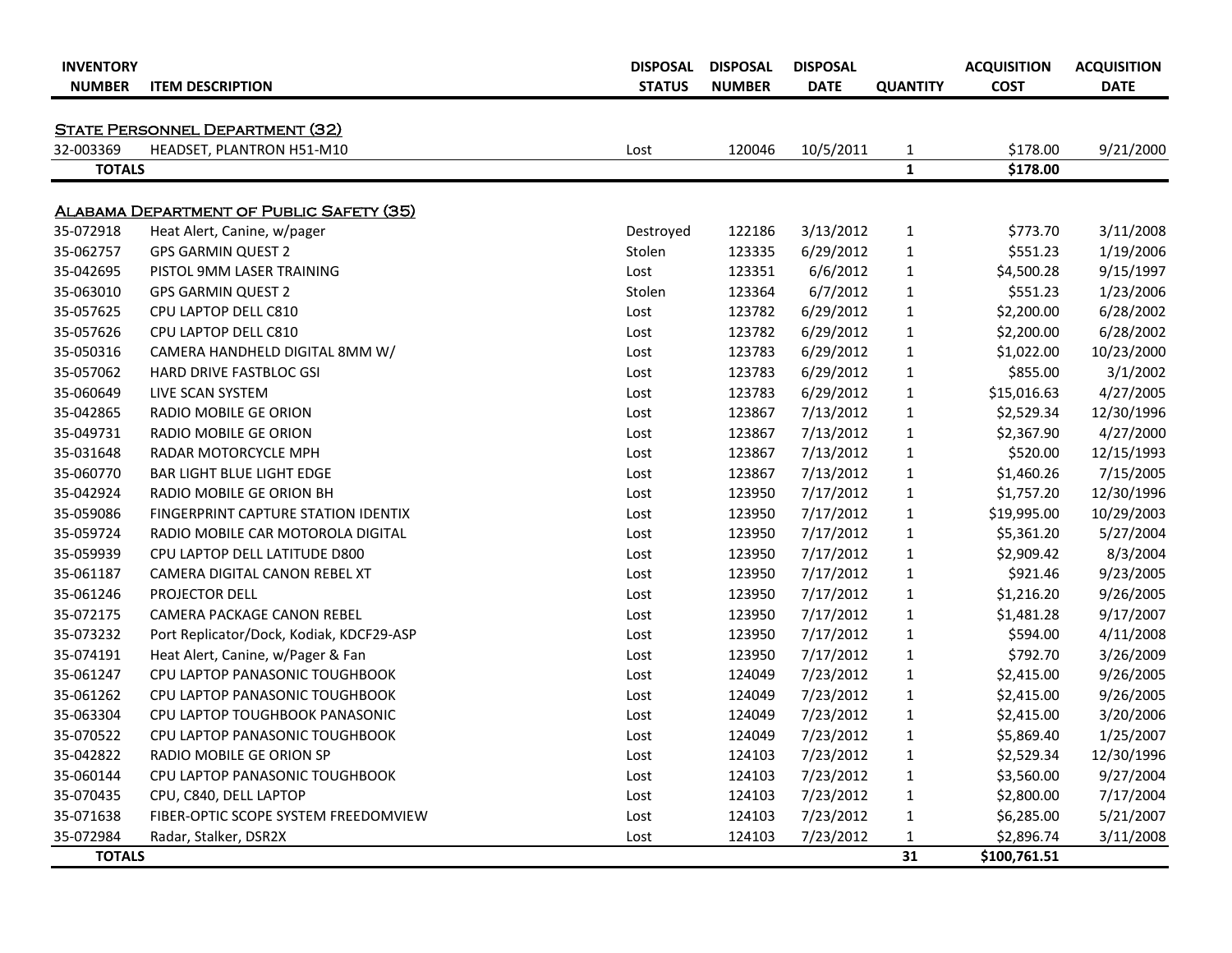| <b>INVENTORY</b><br><b>NUMBER</b> | <b>ITEM DESCRIPTION</b>                   | <b>DISPOSAL</b><br><b>STATUS</b> | <b>DISPOSAL</b><br><b>NUMBER</b> | <b>DISPOSAL</b><br><b>DATE</b> | <b>QUANTITY</b>         | <b>ACQUISITION</b><br><b>COST</b> | <b>ACQUISITION</b><br><b>DATE</b> |
|-----------------------------------|-------------------------------------------|----------------------------------|----------------------------------|--------------------------------|-------------------------|-----------------------------------|-----------------------------------|
|                                   | <b>PUBLIC SERVICE COMMISSION (36)</b>     |                                  |                                  |                                |                         |                                   |                                   |
| 36-005282                         | <b>COLOR BUBBLE JET PRINTER</b>           | Lost                             | 123570                           | 6/18/2012                      | $\mathbf{1}$            | \$210.00                          | 8/19/2004                         |
| 36-004850                         | HIDE-A-WAY STROBE KIT W/CLEAR             | Lost                             | 124263                           | 7/31/2012                      | 1                       | \$492.00                          | 9/17/2001                         |
| <b>TOTALS</b>                     |                                           |                                  |                                  |                                | $\overline{2}$          | \$702.00                          |                                   |
|                                   |                                           |                                  |                                  |                                |                         |                                   |                                   |
|                                   | <b>DEPARTMENT OF REVENUE (40)</b>         |                                  |                                  |                                |                         |                                   |                                   |
| 40-082744                         | APPLE IPAD 2 TABLET                       | Stolen                           | 120847                           | 12/8/2011                      | $\mathbf{1}$            | \$605.75                          | 6/13/2011                         |
| 40-082789                         | AT&T APPLE 4G IPHONE                      | Stolen                           | 123174                           | 6/7/2012                       | $\mathbf{1}$            | \$199.00                          | 7/15/2011                         |
| 40-031647                         | WHEELWRITER 3500 TYPEWRITER               | Lost                             | 124692                           | 9/11/2012                      | $\mathbf{1}$            | \$984.00                          | 3/15/1996                         |
| 40-082842                         | AT&T APPLE 3GS IPHONE                     | Stolen                           | 124694                           | 9/11/2012                      | $\mathbf{1}$            | \$49.99                           | 9/22/2011                         |
| <b>TOTALS</b>                     |                                           |                                  |                                  |                                | 4                       | \$1,838.74                        |                                   |
|                                   |                                           |                                  |                                  |                                |                         |                                   |                                   |
|                                   | <b>RETIREMENT SYSTEMS OF ALABAMA (42)</b> |                                  |                                  |                                |                         |                                   |                                   |
| 42-005902                         | <b>LAPTOP</b>                             | Stolen                           | 120291                           | 10/26/2011                     | $\mathbf{1}$            | \$2,268.00                        | 4/29/2008                         |
| 42-003662                         | PLATFORM/PALLET TRUCK-HYDRAULI            | Stolen                           | 121459                           | 2/8/2012                       | $\mathbf{1}$            | \$509.58                          | 5/4/1998                          |
| 42-004831                         | RADIO-2WAY W/CASE                         | Lost                             | 121461                           | 2/8/2012                       | 1                       | \$617.75                          | 3/19/2003                         |
| <b>TOTALS</b>                     |                                           |                                  |                                  |                                | $\overline{\mathbf{3}}$ | \$3,395.33                        |                                   |
|                                   |                                           |                                  |                                  |                                |                         |                                   |                                   |
|                                   | <b>ALABAMA STATE DOCKS AUTHORITY (47)</b> |                                  |                                  |                                |                         |                                   |                                   |
| 47-033552                         | <b>RADIO</b>                              | Destroyed                        | 121834                           | 3/2/2012                       | $\mathbf{1}$            | \$1,696.51                        | 11/13/2007                        |
| 47-033785                         | <b>TRUCK</b>                              | Destroyed                        | 122204                           | 4/5/2012                       | $\mathbf{1}$            | \$19,254.00                       | 1/12/2009                         |
| 47-033994                         | <b>RADIO</b>                              | Lost                             | 122241                           | 3/21/2012                      | $\mathbf{1}$            | \$1,073.00                        | 2/26/2010                         |
| 47-032690                         | <b>IMPACT WRENCH</b>                      | Lost                             | 122419                           | 4/5/2012                       | $\mathbf{1}$            | \$2,385.93                        | 5/19/2004                         |
| 47-032692                         | <b>SPIKE DRIVER</b>                       | Lost                             | 122419                           | 4/5/2012                       | $\mathbf{1}$            | \$1,874.80                        | 5/19/2004                         |
| 47-033928                         | TAMPER/PAVING BREAKER                     | Lost                             | 122419                           | 4/5/2012                       | 1                       | \$1,010.00                        | 4/29/2009                         |
| 47-003241                         | <b>TABLE, CONFERENCE</b>                  | Lost                             | 123887                           | 9/4/2012                       | $\mathbf{1}$            | \$1,410.00                        | 6/1/1966                          |
| 47-003302                         | TABLE, KNOLL END MAHOG. TOP IN            | Lost                             | 123887                           | 9/4/2012                       | 1                       | \$515.00                          | 6/1/1966                          |
| 47-004904                         | WELDING MACHINE, MILLER (TOP)70           | Lost                             | 123887                           | 9/4/2012                       | 1                       | \$592.85                          | 11/1/1970                         |
| 47-006154                         | <b>BRAKE, METAL</b>                       | Lost                             | 123887                           | 9/4/2012                       |                         | \$1,000.00                        | 1/1/1977                          |
| 47-007799                         | TAP & DIE SET #WR23 BUTTERFIEL            | Lost                             | 123887                           | 9/4/2012                       | $\mathbf{1}$            | \$530.00                          | 8/1/1986                          |
| 47-010044                         | RADIO, MOTOROLA RADIUS M216-JON           | Lost                             | 123887                           | 9/4/2012                       | $\mathbf{1}$            | \$692.20                          | 6/1/1992                          |
| 47-010509                         | STORAGE BIN, ROTATING METAL-8             | Lost                             | 123887                           | 9/4/2012                       | $\mathbf{1}$            | \$637.50                          | 2/1/1994                          |
| 47-011164                         | BEARING PULLER, POSILOCK Z81000           | Lost                             | 123887                           | 9/4/2012                       | 1                       | \$1,878.50                        | 6/1/1995                          |
| 47-012213                         | RAM, OTC M# C552C 55 TON HYD R            | Lost                             | 123887                           | 9/4/2012                       | 1                       | \$521.10                          | 4/1/1998                          |
| 47-032376                         | COOL/HEAT WINDOW UNIT                     | Lost                             | 123887                           | 9/4/2012                       | 1                       | \$597.00                          | 4/8/2003                          |
| 47-032424                         | <b>GREASE PUMP, BALCRANK</b>              | Lost                             | 123887                           | 9/4/2012                       | 1                       | \$780.90                          | 7/10/2003                         |
| 47-032805                         | LAPTOP COMPUTER                           | Lost                             | 123887                           | 9/4/2012                       | $\mathbf{1}$            | \$1,551.03                        | 1/27/2005                         |
| 47-032989                         | <b>RADIO</b>                              | Lost                             | 123887                           | 9/4/2012                       | $\mathbf{1}$            | \$2,752.89                        | 2/28/2005                         |
| 47-033030                         | <b>RADIO</b>                              | Lost                             | 123887                           | 9/4/2012                       | $\mathbf{1}$            | \$1,141.42                        | 3/21/2005                         |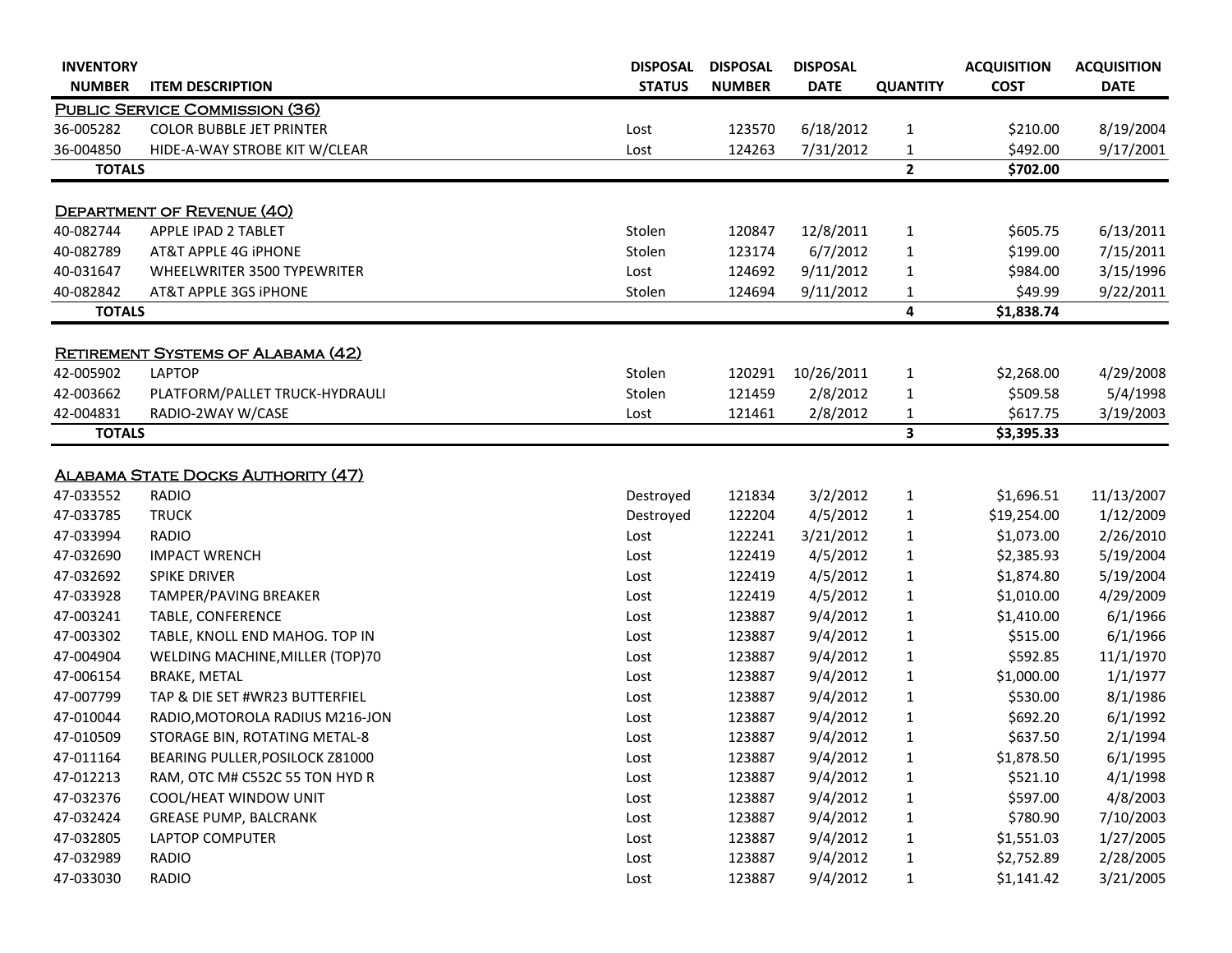| <b>INVENTORY</b> |                                                        | <b>DISPOSAL</b> | <b>DISPOSAL</b> | <b>DISPOSAL</b> |                   | <b>ACQUISITION</b> | <b>ACQUISITION</b> |
|------------------|--------------------------------------------------------|-----------------|-----------------|-----------------|-------------------|--------------------|--------------------|
| <b>NUMBER</b>    | <b>ITEM DESCRIPTION</b>                                | <b>STATUS</b>   | <b>NUMBER</b>   | <b>DATE</b>     | <b>QUANTITY</b>   | <b>COST</b>        | <b>DATE</b>        |
| 47-033147        | <b>HEATER</b>                                          | Lost            | 123887          | 9/4/2012        | $\mathbf{1}$      | \$522.45           | 10/21/2005         |
| 47-033326        | <b>LAPTOP</b>                                          | Lost            | 123887          | 9/4/2012        | $\mathbf{1}$      | \$1,099.99         | 9/26/2006          |
| 47-033340        | <b>RADIO</b>                                           | Lost            | 123887          | 9/4/2012        | 1                 | \$1,699.04         | 12/15/2006         |
| 47-033804        | <b>RADIO</b>                                           | Lost            | 123887          | 9/4/2012        | $\mathbf{1}$      | \$2,033.35         | 1/2/2009           |
| 47-033828        | <b>AIR CONDITIONER</b>                                 | Lost            | 123887          | 9/4/2012        | 1                 | \$597.00           | 3/31/2009          |
| <b>TOTALS</b>    |                                                        |                 |                 |                 | 25                | \$47,846.46        |                    |
|                  | <b>SECURITIES COMMISSION (49)</b>                      |                 |                 |                 |                   |                    |                    |
| 49-001207        | 2011 Dodge Charger                                     | Destroyed       | 124774          | 9/11/2012       | $\mathbf{1}$      | \$22,425.00        | 4/23/2011          |
| <b>TOTALS</b>    |                                                        |                 |                 |                 | $\mathbf{1}$      | \$22,425.00        |                    |
|                  |                                                        |                 |                 |                 |                   |                    |                    |
|                  | <b>DEPARTMENT OF CONSERVATION-PARKS (54)</b>           |                 |                 |                 |                   |                    |                    |
| 54-GC1358        | TELEVISION, 32", HD, RCA L32HD35D                      | Stolen          | 120608          | 11/17/2011      | $\mathbf{1}$      | \$428.00           | 4/29/2010          |
| 54-083705        | ATV HONDA W/WINCH                                      | Stolen          | 121484          | 1/24/2012       | $\mathbf{1}$      | \$6,650.00         | 3/5/2009           |
| 54-084244        | SHOTGUN WINCHESTER 12 GAUGE                            | Destroyed       | 121542          | 1/31/2012       | 1                 | \$100.00           | 2/16/2006          |
| 54-063819        | SAW POLE 12'                                           | Lost            | 122509          | 4/9/2012        | 1                 | \$599.99           | 9/20/2004          |
| 54-066797        | COMPUTER LAPTOP DELL INSPIRON 1200 NOTEBOOK            | Lost            | 122569          | 6/29/2012       | $\mathbf{1}$      | \$650.00           | 5/10/2006          |
| 54-059358        | 1994 JONBOAT 14' ALUMACRAFT                            | Destroyed       | 122570          | 6/29/2012       | $\mathbf{1}$      | \$590.00           | 9/1/1994           |
| 54-067301        | TRAILER UTILITY TANDEM AXLE                            | Stolen          | 122855          | 6/29/2012       | $\mathbf{1}$      | \$950.00           | 6/22/2000          |
| 54-080956        | TRUCK SUV FORD 2003                                    | Destroyed       | 122916          | 7/12/2012       | 1                 | \$24,498.00        | 5/14/2003          |
| 54-039797        | <b>REFRIGERATOR DISPLAY</b>                            | Destroyed       | 122922          | 8/29/2012       | $\mathbf{1}$      | \$1,540.00         | 7/15/1976          |
| 54-057932        | MICROPHONE WIRELESS TRANSMITTER/RECEIVER W/13 CHANNELS | Destroyed       | 122922          | 8/29/2012       | 1                 | \$520.00           | 8/15/1994          |
| 54-064566        | AMPLIFIER SOUND SYSTEM                                 | Destroyed       | 122922          | 8/29/2012       | $\mathbf{1}$      | \$678.00           | 11/23/1996         |
| 54-079748        | <b>CARPET EXTRACTOR</b>                                | Destroyed       | 122922          | 8/29/2012       | $\mathbf{1}$      | \$1,200.00         | 4/19/1999          |
| 54-088324        | CPU, DESKTOP, COMPAQ DC7600                            | Lost            | 124698          | 8/29/2012       | 1                 | \$801.00           | 5/5/2006           |
| <b>TOTALS</b>    |                                                        |                 |                 |                 | 13                | \$39,204.99        |                    |
|                  |                                                        |                 |                 |                 |                   |                    |                    |
| 60-000326        | <b>BOARD OF PHARMACY (60)</b><br><b>HP TX2102US</b>    |                 | 123235          | 5/31/2012       |                   | \$1,119.99         |                    |
| <b>TOTALS</b>    |                                                        | Lost            |                 |                 | 1<br>$\mathbf{1}$ | \$1,119.99         | 4/3/2009           |
|                  |                                                        |                 |                 |                 |                   |                    |                    |
|                  | <b>DEPARTMENT OF FORENSIC SCIENCES (61)</b>            |                 |                 |                 |                   |                    |                    |
| 61-005165        | <b>COT ROLL-IN ONE-MAN</b>                             | Stolen          | 123135          | 5/24/2012       | $\mathbf{1}$      | \$1,200.00         | 3/11/1992          |
| 61-010002        | COT MORTUARY MULTI-LEVEL                               | Stolen          | 123135          | 5/24/2012       | $\mathbf{1}$      | \$2,087.50         | 4/13/2009          |
| 61-005152        | <b>COT ROLL-IN ONE-MAN</b>                             | Lost            | 123221          | 5/29/2012       | $\mathbf{1}$      | \$1,200.00         | 2/15/1992          |
| 61-005276        | COT ONE-MAN W/FASTNER                                  | Lost            | 123221          | 5/29/2012       | 1                 | \$1,100.00         | 2/7/1992           |
| 61-007360        | <b>CAMERA DIGITAL COOLPIX</b>                          | Lost            | 123221          | 5/29/2012       | 1                 | \$959.00           | 9/25/2000          |
| 61-008108        | PRINTER BARCODE THERMAL                                | Lost            | 123221          | 5/29/2012       | 1                 | \$560.00           | 6/11/2004          |
| 61-008278        | MONITOR COMPUTER 19" FLAT PANEL                        | Lost            | 123224          | 5/29/2012       | $\mathbf{1}$      | \$637.00           | 11/15/2004         |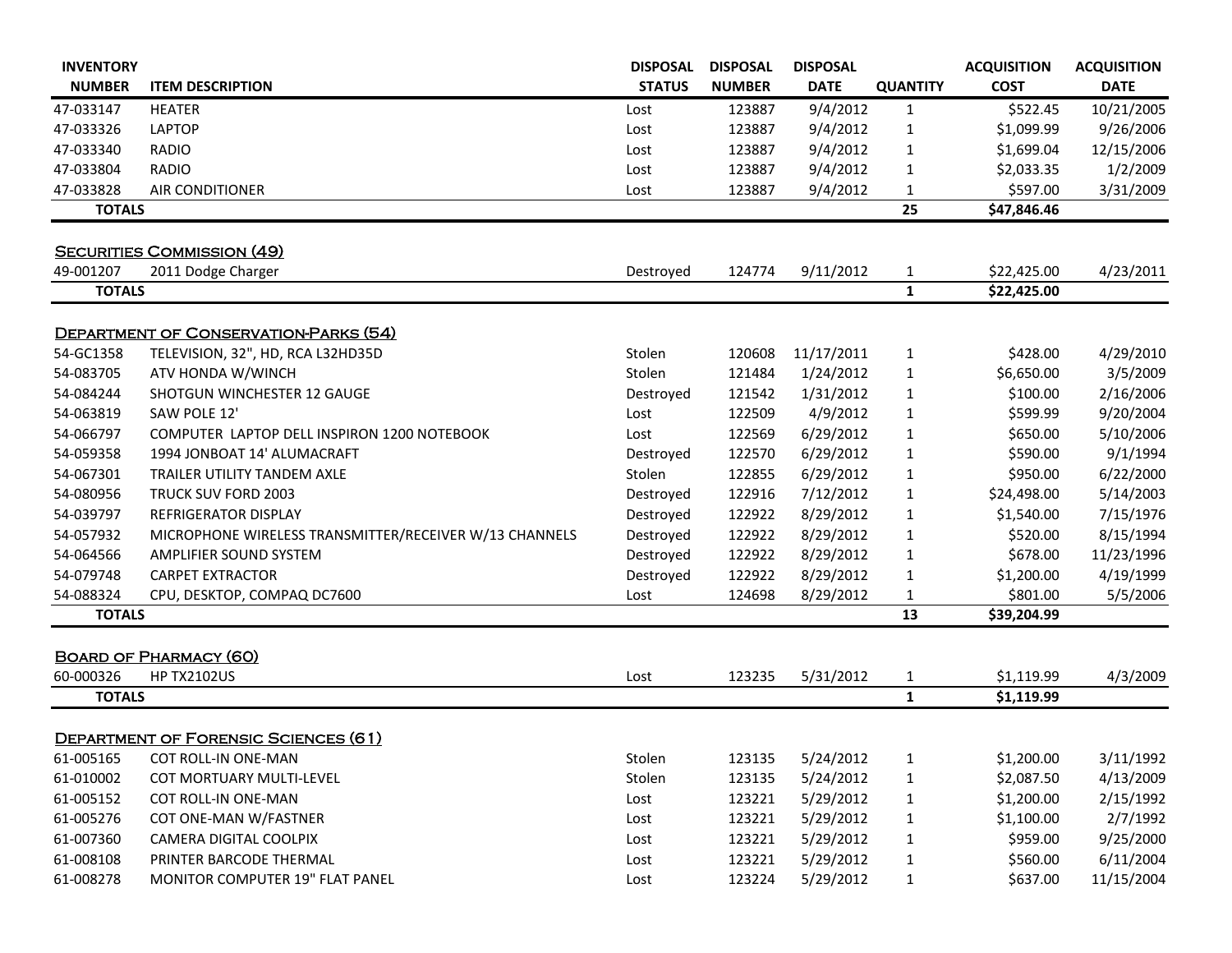| <b>INVENTORY</b>  |                                                | <b>DISPOSAL</b> | <b>DISPOSAL</b> | <b>DISPOSAL</b> |                 | <b>ACQUISITION</b> | <b>ACQUISITION</b> |
|-------------------|------------------------------------------------|-----------------|-----------------|-----------------|-----------------|--------------------|--------------------|
| <b>NUMBER</b>     | <b>ITEM DESCRIPTION</b>                        | <b>STATUS</b>   | <b>NUMBER</b>   | <b>DATE</b>     | <b>QUANTITY</b> | <b>COST</b>        | <b>DATE</b>        |
| 61-008310         | SCANNER BARCODE PDA W/CRADLE                   | Lost            | 123241          | 5/30/2012       | 1               | \$1,350.00         | 11/4/2004          |
| 61-008312         | SCANNER BARCODE PDA W/CRADLE                   | Lost            | 123241          | 5/30/2012       | 1               | \$1,350.00         | 11/4/2004          |
| <b>TOTALS</b>     |                                                |                 |                 |                 | 9               | \$10,443.50        |                    |
|                   |                                                |                 |                 |                 |                 |                    |                    |
|                   | <b>ALABAMA LAW INSTITUTE (62)</b>              |                 |                 |                 |                 |                    |                    |
| 62-000153         | POWERSHOT S70 DIGITAL CAMERA                   | Lost            | 120295          | 10/26/2011      | $\mathbf{1}$    | \$505.00           | 9/2/2005           |
| <b>TOTALS</b>     |                                                |                 |                 |                 | $\mathbf{1}$    | \$505.00           |                    |
| <b>ADECA (64)</b> |                                                |                 |                 |                 |                 |                    |                    |
| 64-006120         | Laptop                                         | Lost            | 115019          | 10/3/2011       | $\mathbf{1}$    | \$2,371.00         | 10/27/2004         |
| 64-006321         | Laptop                                         | Lost            | 115020          | 10/3/2011       | $\mathbf{1}$    | \$1,551.03         | 4/25/2006          |
| 64-006734         | Dell Laptop                                    | Stolen          | 121562          | 5/30/2012       | 1               | \$1,512.00         | 10/30/2009         |
| 64-006700         | Laptop                                         | Lost            | 124605          | 9/4/2012        | 1               | \$832.02           | 8/19/2009          |
| 64-006877         | Motorola Hand Held Radio                       | Lost            | 124605          | 9/4/2012        | 1               | \$619.00           | 1/20/2011          |
| <b>TOTALS</b>     |                                                |                 |                 |                 | 5               | \$6,885.05         |                    |
|                   |                                                |                 |                 |                 |                 |                    |                    |
|                   | <b>ALABAMA PUBLIC TELEVISION (73)</b>          |                 |                 |                 |                 |                    |                    |
| 73-101698         | CPU-NOTEBOOK HP DV5-2155DX                     | Stolen          | 122479          | 4/13/2012       | 1               | \$704.99           | 2/17/2011          |
| 73-999681         | MIC-TRANSMITTER/RECEIVER                       | Lost            | 124583          | 9/21/2012       | 1               | \$2,063.33         | 2/2/2001           |
| 73-002095         | SPEAKER-AMPLIFIER RF                           | Lost            | 124584          | 9/21/2012       | 1               | \$600.00           | 3/15/1976          |
| 73-002740         | <b>GENERATOR- STEREO</b>                       | Lost            | 124584          | 9/21/2012       | 1               | \$5,000.00         | 10/15/1986         |
| 73-999792         | NETWORK AUDIO CONVERTER-INSTREAMER             | Lost            | 124584          | 9/21/2012       | 1               | \$395.00           | 9/13/2004          |
| <b>TOTALS</b>     |                                                |                 |                 |                 | 5               | \$8,763.32         |                    |
|                   | ALABAMA DEPT. OF ENVIRONMENTAL MANAGEMENT (74) |                 |                 |                 |                 |                    |                    |
| 74-013604         | <b>BUILDING PORTABLE 10'X14'</b>               | Stolen          | 120418          | 11/7/2011       | $\mathbf{1}$    | \$3,260.00         | 1/13/2003          |
| 74-015535         | A/C 8000 BTU                                   | Stolen          | 120418          | 11/7/2011       | 1               | \$299.00           | 8/9/2006           |
| 74-016679         | PC Laptop Fujitsu                              | Stolen          | 121875          | 2/17/2012       | 1               | \$1,743.50         | 1/23/2009          |
| 74-006081         | Tower Met 10 Meter                             | Stolen          | 124384          | 8/8/2012        | 1               | \$511.58           | 9/15/1990          |
| 74-016691         | PC Laptop Fujitsu                              | Stolen          | 124393          | 8/8/2012        | 1               | \$1,743.50         | 1/22/2009          |
| 74-015608         | P C LAPTOP 1.83GHZ/1GB/80GB                    | Stolen          | 124816          | 9/17/2012       | 1               | \$2,249.00         | 10/5/2006          |
| <b>TOTALS</b>     |                                                |                 |                 |                 | 6               | \$9,806.58         |                    |
|                   |                                                |                 |                 |                 |                 |                    |                    |
|                   | LIQUEFIED PETROLEUM GAS BOARD (78)             |                 |                 |                 |                 |                    |                    |
| 78-000670         | Laminator/GBC                                  | Stolen          | 124825          | 9/19/2012       | 1               | \$582.61           | 7/13/2012          |
| <b>TOTALS</b>     |                                                |                 |                 |                 | $\mathbf{1}$    | \$582.61           |                    |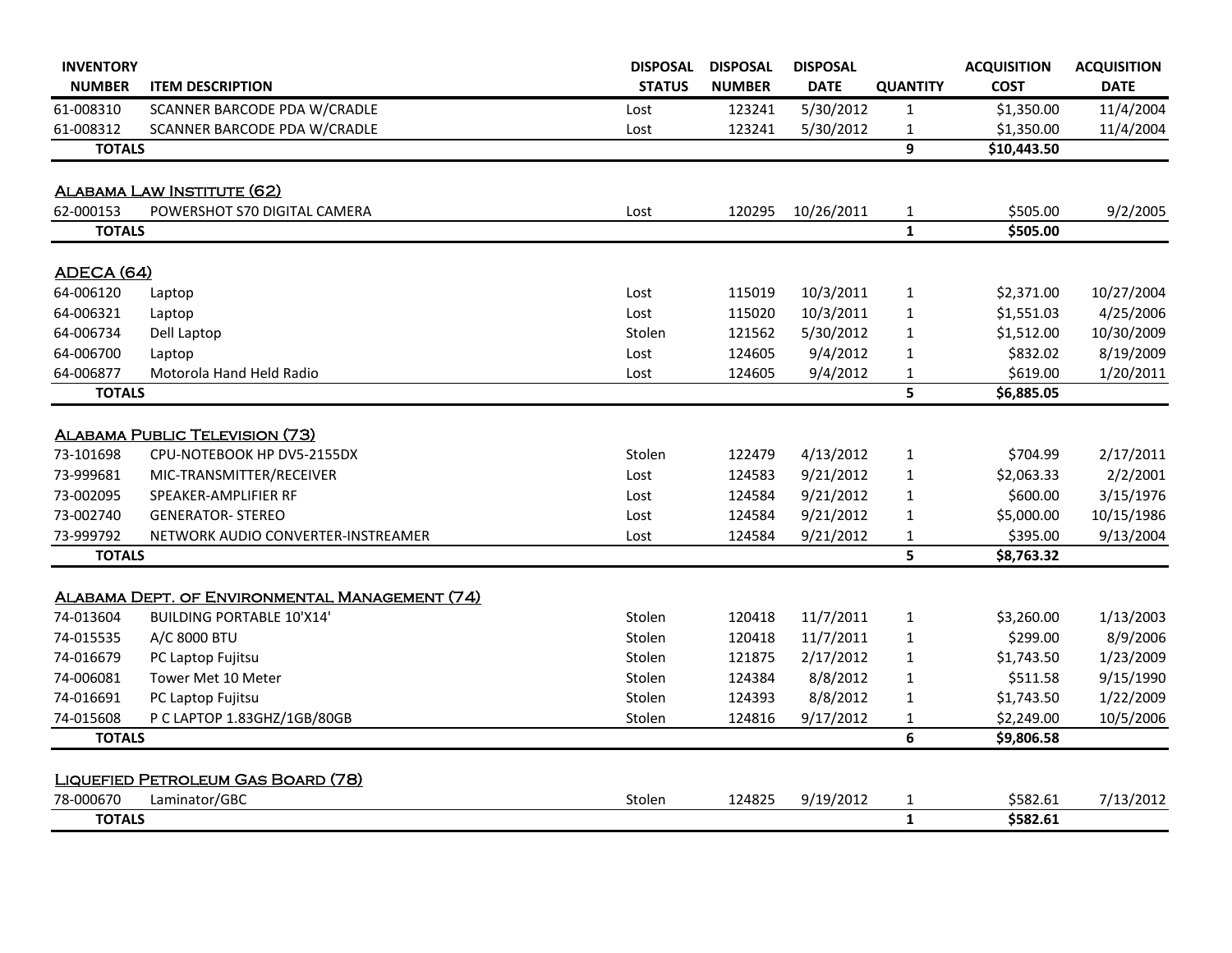| <b>INVENTORY</b><br><b>NUMBER</b> | <b>ITEM DESCRIPTION</b>               | <b>DISPOSAL</b><br><b>STATUS</b> | <b>DISPOSAL</b><br><b>NUMBER</b> | <b>DISPOSAL</b><br><b>DATE</b> | <b>QUANTITY</b> | <b>ACQUISITION</b><br><b>COST</b> | <b>ACQUISITION</b><br><b>DATE</b> |
|-----------------------------------|---------------------------------------|----------------------------------|----------------------------------|--------------------------------|-----------------|-----------------------------------|-----------------------------------|
|                                   | <b>ALABAMA ETHICS COMMISSION (82)</b> |                                  |                                  |                                |                 |                                   |                                   |
| 82-000809                         | BERETTA 40 CALIBER S & W PISTOL       | Stolen                           | 124824                           | 9/19/2012                      | $\mathbf{1}$    | \$489.00                          | 9/6/2011                          |
| <b>TOTALS</b>                     |                                       |                                  |                                  |                                | $\mathbf{1}$    | \$489.00                          |                                   |
|                                   |                                       |                                  |                                  |                                |                 |                                   |                                   |
| <b>YOUTH SERVICES (83)</b>        |                                       |                                  |                                  |                                |                 |                                   |                                   |
| 83-010776                         | CPU-PERSONAL COMPUTER, DELL           | Destroyed                        | 122540                           | 4/17/2012                      | $\mathbf{1}$    | \$1,015.00                        | 8/23/2001                         |
| 83-011911                         | FOOD-WARMER, KITCHEN                  | Destroyed                        | 122540                           | 4/17/2012                      | $\mathbf{1}$    | \$600.00                          | 2/11/2000                         |
| 83-012443                         | SMART UPS POWER SUPPLY CONVERS        | Destroyed                        | 122540                           | 4/17/2012                      | $\mathbf{1}$    | \$614.00                          | 9/25/1996                         |
| 83-015018                         | RADIO MOBILE, S2531A MOTOROLA         | Destroyed                        | 122540                           | 4/17/2012                      | $\mathbf{1}$    | \$639.00                          | 7/15/1984                         |
| 83-015033                         | ORGAN SPEAKER/CHIMES HAMMOND          | Destroyed                        | 122540                           | 4/17/2012                      | $\mathbf{1}$    | \$5,000.00                        | 2/15/1974                         |
| 83-015152                         | RADIO 2-WAY MOTOROLA                  | Destroyed                        | 122540                           | 4/17/2012                      | $\mathbf{1}$    | \$1,015.00                        | 1/15/1983                         |
| 83-015157                         | GYM UNIVERSAL RECONDITIONED           | Destroyed                        | 122540                           | 4/17/2012                      | $\mathbf{1}$    | \$2,000.00                        | 3/15/1983                         |
| 83-015173                         | <b>WORK-RACK POT</b>                  | Destroyed                        | 122540                           | 4/17/2012                      | $\mathbf{1}$    | \$3,039.00                        | 9/15/1985                         |
| 83-015175                         | FOOD-MACH CUTTER FOOD HOBART          | Destroyed                        | 122540                           | 4/17/2012                      | $\mathbf{1}$    | \$5,333.00                        | 9/15/1985                         |
| 83-015176                         | COOK'S-TABLE WORK>CHAIR-DESCRI        | Destroyed                        | 122540                           | 4/17/2012                      | $\mathbf{1}$    | \$1,654.00                        | 9/15/1985                         |
| 83-015177                         | COOK'S-TABLE WORK>CHAIR MAT>FO        | Destroyed                        | 122540                           | 4/17/2012                      | $\mathbf{1}$    | \$1,654.00                        | 9/15/1985                         |
| 83-015186                         | KITCHEN-SINK VEGETABLE HOBART         | Destroyed                        | 122540                           | 4/17/2012                      | $\mathbf{1}$    | \$1,854.00                        | 9/15/1985                         |
| 83-015190                         | <b>WORK-RACK CAN STORAGE</b>          | Destroyed                        | 122540                           | 4/17/2012                      | $\mathbf{1}$    | \$594.00                          | 9/15/1985                         |
| 83-015196                         | STORAGE-SHELVING UNIT                 | Destroyed                        | 122540                           | 4/17/2012                      | $\mathbf{1}$    | \$2,969.00                        | 9/15/1985                         |
| 83-015316                         | BASE-STATION, CONTROL, RADIO, W/A     | Destroyed                        | 122540                           | 4/17/2012                      | $\mathbf{1}$    | \$1,327.00                        | 6/15/1991                         |
| 83-015386                         | FRYER-DEEP FAT FRYER                  | Destroyed                        | 122540                           | 4/17/2012                      | $\mathbf{1}$    | \$6,443.00                        | 12/15/1996                        |
| 83-015389                         | OVEN, KITCHEN, DOUBLE DECK, GAS       | Destroyed                        | 122540                           | 4/17/2012                      | $\mathbf{1}$    | \$5,898.00                        | 10/24/2001                        |
| 83-015426                         | TABLE, STEAM                          | Destroyed                        | 122540                           | 4/17/2012                      | $\mathbf{1}$    | \$3,000.00                        | 9/15/1999                         |
| 83-015439                         | <b>FOOD SLICER, GLOBE</b>             | Destroyed                        | 122540                           | 4/17/2012                      | $\mathbf{1}$    | \$1,493.00                        | 9/19/2001                         |
| 83-015491                         | FIRE ALARM SYSTEM, DINING             | Destroyed                        | 122540                           | 4/17/2012                      | $\mathbf{1}$    | \$9,168.00                        | 4/3/2002                          |
| 83-015499                         | <b>OVEN, DOUBLE DECK, GAS</b>         | Destroyed                        | 122540                           | 4/17/2012                      | $\mathbf{1}$    | \$5,898.00                        | 10/24/2001                        |
| 83-018062                         | FOOD-MACH SLICER FOOD US BERKL        | Destroyed                        | 122540                           | 4/17/2012                      | $\mathbf{1}$    | \$536.00                          | 12/15/1976                        |
| 83-019027                         | STEAM-TABLE HOT FOOD STAINLESS        | Destroyed                        | 122540                           | 4/17/2012                      | 1               | \$3,765.00                        | 9/15/1985                         |
| 83-021166                         | POOL-TABLE, POOL BRUNSWICK CENT       | Destroyed                        | 122540                           | 4/17/2012                      | 1               | \$1,575.00                        | 10/15/1988                        |
| 83-021229                         | LADDER-EXTENSION, A-FRAME             | Destroyed                        | 122540                           | 4/17/2012                      | $\mathbf{1}$    | \$689.00                          | 7/6/2000                          |
| 83-052108                         | PRINTER-COMPUTER, LASER, LEXMARK      | Destroyed                        | 122540                           | 4/17/2012                      | $\mathbf{1}$    | \$1,417.00                        | 3/15/1995                         |
| 83-054660                         | ICE MACHINE 2 OF 2 PIECES             | Destroyed                        | 122540                           | 4/17/2012                      | $\mathbf{1}$    | \$5,733.00                        | 9/15/1990                         |
| 83-056189                         | FREEZER-UPRIGHT                       | Destroyed                        | 122540                           | 4/17/2012                      | $\mathbf{1}$    | \$615.00                          | 12/15/1995                        |
| 83-056194                         | REFRIGERATOR, GIBSON                  | Destroyed                        | 122540                           | 4/17/2012                      | $\mathbf{1}$    | \$599.00                          | 5/15/1999                         |
| 83-060359                         | PORTABLE-CLASSROOM,32'X24'ALUM        | Destroyed                        | 122540                           | 4/17/2012                      | $\mathbf{1}$    | \$19,888.00                       | 10/15/1989                        |
| 83-060831                         | TV/VCR COMBO, VHS, STERO, COLOR       | Destroyed                        | 122540                           | 4/17/2012                      | $\mathbf{1}$    | \$500.00                          | 10/15/1995                        |
| 83-011637                         | TV, ZENITH, 20"                       | Destroyed                        | 122540                           | 4/17/2012                      | $\mathbf{1}$    | \$284.00                          | 9/15/1993                         |
| 83-012128                         | RADIO-TWO WAY MOBILE, 83-11813        | Destroyed                        | 122540                           | 4/17/2012                      | $\mathbf{1}$    | \$499.00                          | 9/9/1994                          |
| 83-012438                         | BACK UP POWER SUPPLY CONVERSIO        | Destroyed                        | 122540                           | 4/17/2012                      | $\mathbf{1}$    | \$225.00                          | 9/25/1996                         |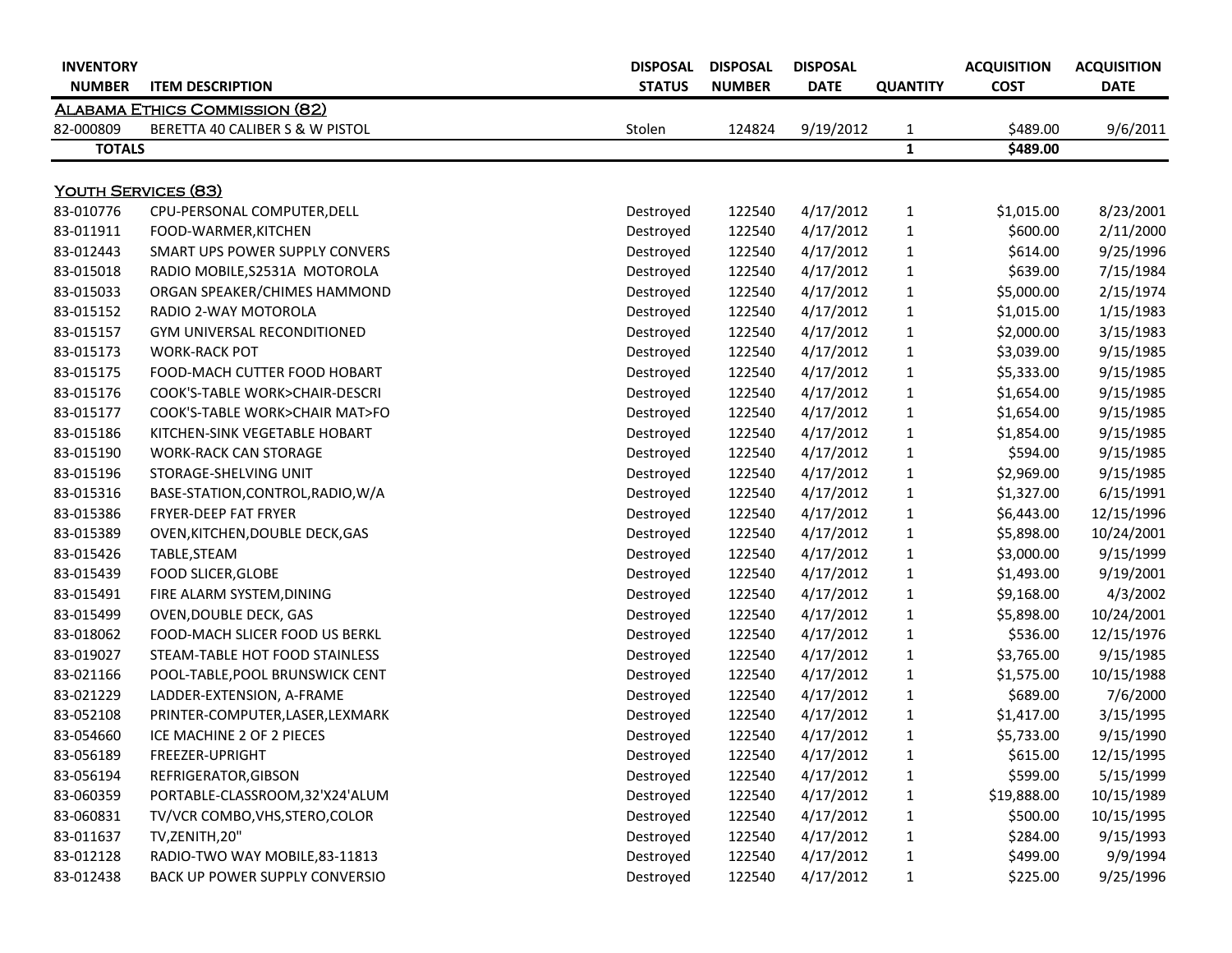| <b>INVENTORY</b> |                                | <b>DISPOSAL</b> | <b>DISPOSAL</b> | <b>DISPOSAL</b> |                 | <b>ACQUISITION</b> | <b>ACQUISITION</b> |
|------------------|--------------------------------|-----------------|-----------------|-----------------|-----------------|--------------------|--------------------|
| <b>NUMBER</b>    | <b>ITEM DESCRIPTION</b>        | <b>STATUS</b>   | <b>NUMBER</b>   | <b>DATE</b>     | <b>QUANTITY</b> | <b>COST</b>        | <b>DATE</b>        |
| 83-015391        | TV,19", COLOR                  | Destroyed       | 122540          | 4/17/2012       | $\mathbf{1}$    | \$125.00           | 5/15/1997          |
| 83-015440        | RADIO-2WAY WALKIE TALKIE, ERIC | Destroyed       | 122540          | 4/17/2012       | $\mathbf{1}$    | \$273.00           | 8/22/2001          |
| 83-017047        | AIR COMPRESSOR, 20 GAL, 4 HP   | Destroyed       | 122540          | 4/17/2012       | $\mathbf{1}$    | \$400.00           | 10/24/2001         |
| 83-058511        | BASE RADIO, HANDHELD, Y2K      | Destroyed       | 122540          | 4/17/2012       | $\mathbf{1}$    | \$350.00           | 1/4/2000           |
| 83-060294        | TV,19IN.COLOR W/REMOTE CONTRO  | Destroyed       | 122540          | 4/17/2012       | $\mathbf{1}$    | \$264.00           | 6/15/1989          |
| 83-015448        | T.V., RCA, 27"                 | Destroyed       | 122540          | 4/17/2012       | $\mathbf{1}$    | \$100.00           | 5/21/2002          |
| 83-015457        | RADIO, 2-WAY, ERIC             | Destroyed       | 122540          | 4/17/2012       | $\mathbf{1}$    | \$476.00           | 6/13/2002          |
| 83-015458        | RADIO, 2-WAY, ERIC             | Destroyed       | 122540          | 4/17/2012       | $\mathbf{1}$    | \$476.00           | 6/13/2002          |
| 83-015460        | RADIO, 2-WAY, ERIC             | Destroyed       | 122540          | 4/17/2012       | $\mathbf{1}$    | \$476.00           | 6/13/2002          |
| 83-015454        | RADIO, 2-WAY, ERIC             | Destroyed       | 122540          | 4/17/2012       | $\mathbf{1}$    | \$476.00           | 6/13/2002          |
| 83-015455        | RADIO, 2-WAY, ERIC             | Destroyed       | 122540          | 4/17/2012       | $\mathbf{1}$    | \$476.00           | 6/13/2002          |
| 83-015456        | RADIO, 2WAY, ERIC              | Destroyed       | 122540          | 4/17/2012       | $\mathbf{1}$    | \$476.00           | 6/13/2002          |
| 83-015041        | CAMERA, DIGITAL, SONY          | Destroyed       | 122540          | 4/17/2012       | $\mathbf{1}$    | \$350.00           | 7/1/2002           |
| 83-015442        | DVD/CD PLAYER, EMERSON         | Destroyed       | 122540          | 4/17/2012       | $\mathbf{1}$    | \$100.00           | 10/31/2002         |
| 83-015443        | TV, ORION, BLACK, 19"          | Destroyed       | 122540          | 4/17/2012       | $\mathbf{1}$    | \$100.00           | 10/31/2002         |
| 83-015461        | PRINTER, LEXMARK, LASER        | Destroyed       | 122540          | 4/17/2012       | $\mathbf{1}$    | \$228.00           | 11/27/2002         |
| 83-015465        | PRINTER, LEXMARK, LASER        | Destroyed       | 122540          | 4/17/2012       | $\mathbf{1}$    | \$228.00           | 11/27/2002         |
| 83-015497        | CAMERA, DIGITAL, SONY          | Destroyed       | 122540          | 4/17/2012       | $\mathbf{1}$    | \$300.00           | 3/5/2003           |
| 83-015467        | CAMERA, VIDEO                  | Destroyed       | 122540          | 4/17/2012       | 1               | \$231.12           | 6/26/2003          |
| 83-015468        | CAMERA, VIDEO                  | Destroyed       | 122540          | 4/17/2012       | $\mathbf{1}$    | \$231.12           | 6/26/2003          |
| 83-015469        | CAMERA, VIDEO                  | Destroyed       | 122540          | 4/17/2012       | $\mathbf{1}$    | \$231.12           | 6/26/2003          |
| 83-015470        | CAMERA, VIDEO                  | Destroyed       | 122540          | 4/17/2012       | $\mathbf{1}$    | \$231.12           | 6/26/2003          |
| 83-015471        | CAMERA, VIDEO                  | Destroyed       | 122540          | 4/17/2012       | $\mathbf{1}$    | \$231.12           | 6/26/2003          |
| 83-015472        | CAMERA, VIDEO                  | Destroyed       | 122540          | 4/17/2012       | $\mathbf{1}$    | \$231.12           | 6/26/2003          |
| 83-015474        | TV 31"                         | Destroyed       | 122540          | 4/17/2012       | $\mathbf{1}$    | \$150.00           | 7/21/2003          |
| 83-015475        | <b>VCR</b>                     | Destroyed       | 122540          | 4/17/2012       | $\mathbf{1}$    | \$100.00           | 7/21/2003          |
| 83-015476        | <b>PRINTER</b>                 | Destroyed       | 122540          | 4/17/2012       | $\mathbf{1}$    | \$100.00           | 7/21/2003          |
| 83-015477        | STEREO / KAROKE                | Destroyed       | 122540          | 4/17/2012       | $\mathbf{1}$    | \$100.00           | 7/21/2003          |
| 83-010997        | PRINT SERVER                   | Destroyed       | 122540          | 4/17/2012       | 1               | \$250.00           | 10/10/2003         |
| 83-047606        | <b>PRINT SERVER</b>            | Destroyed       | 122540          | 4/17/2012       | $\mathbf{1}$    | \$250.00           | 10/10/2003         |
| 83-047504        | CPU / W - MONITOR DELL         | Destroyed       | 122540          | 4/17/2012       | 1               | \$1,207.00         | 10/10/2003         |
| 83-047514        | CPU / W - MONITOR DELL         | Destroyed       | 122540          | 4/17/2012       | $\mathbf{1}$    | \$1,207.00         | 10/14/2003         |
| 83-015483        | TELEVISION, EMERSON            | Destroyed       | 122540          | 4/17/2012       | $\mathbf{1}$    | \$250.00           | 12/12/2003         |
| 83-015490        | RADIO 2WAY WALKIE TALKIE       | Destroyed       | 122540          | 4/17/2012       | 1               | \$318.75           | 1/13/2004          |
| 83-015488        | RADIO 2WAY WALKIE TALKIE       | Destroyed       | 122540          | 4/17/2012       | $\mathbf{1}$    | \$318.75           | 1/13/2004          |
| 83-015493        | RADIO 2WAY WALKIE TALKIE       | Destroyed       | 122540          | 4/17/2012       | 1               | \$318.75           | 1/13/2004          |
| 83-015492        | RADIO 2WAY WALKIE TALKIE       | Destroyed       | 122540          | 4/17/2012       | 1               | \$318.75           | 1/13/2004          |
| 83-015034        | RADIO 2WAY WALKIE TALKIE       | Destroyed       | 122540          | 4/17/2012       | $\mathbf{1}$    | \$318.75           | 1/13/2004          |
| 83-015031        | RADIO 2WAY WALKIE TALKIE       | Destroyed       | 122540          | 4/17/2012       | 1               | \$318.75           | 1/13/2004          |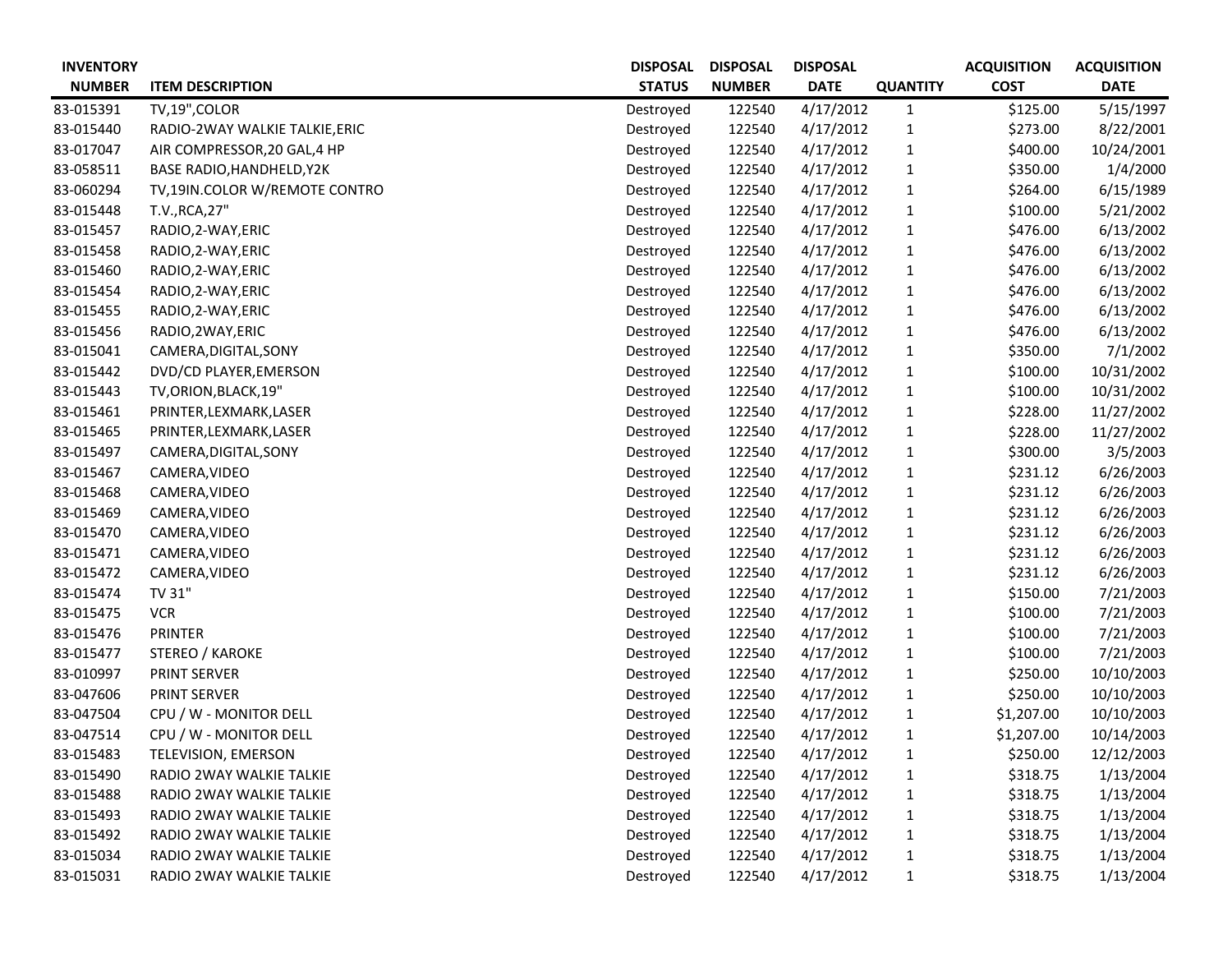| <b>INVENTORY</b> |                                      | <b>DISPOSAL</b> | <b>DISPOSAL</b> | <b>DISPOSAL</b> |                 | <b>ACQUISITION</b> | <b>ACQUISITION</b> |
|------------------|--------------------------------------|-----------------|-----------------|-----------------|-----------------|--------------------|--------------------|
| <b>NUMBER</b>    | <b>ITEM DESCRIPTION</b>              | <b>STATUS</b>   | <b>NUMBER</b>   | <b>DATE</b>     | <b>QUANTITY</b> | <b>COST</b>        | <b>DATE</b>        |
| 83-047681        | ICE MACHINE 1 OF 2 PIECES            | Destroyed       | 122540          | 4/17/2012       | $\mathbf{1}$    | \$3,473.06         | 7/26/2004          |
| 83-015067        | <b>DISHWASHER</b>                    | Destroyed       | 122540          | 4/17/2012       | $\mathbf{1}$    | \$6,297.00         | 10/27/2004         |
| 83-015091        | AIR CONDITIONER / HEATER             | Destroyed       | 122540          | 4/17/2012       | $\mathbf{1}$    | \$680.00           | 10/27/2004         |
| 83-016004        | <b>ICEMACHINE</b>                    | Destroyed       | 122540          | 4/17/2012       | $\mathbf{1}$    | \$4,950.00         | 3/23/2005          |
| 83-015071        | RADIO 2WAY HAND HELD                 | Destroyed       | 122540          | 4/17/2012       | $\mathbf{1}$    | \$318.75           | 3/31/2005          |
| 83-015077        | RADIO 2WAY HAND HELD                 | Destroyed       | 122540          | 4/17/2012       | $\mathbf{1}$    | \$318.75           | 3/31/2005          |
| 83-015076        | RADIO 2WAY HAND HELD                 | Destroyed       | 122540          | 4/17/2012       | $\mathbf{1}$    | \$318.75           | 3/31/2005          |
| 83-015082        | RADIO 2WAY HAND HELD                 | Destroyed       | 122540          | 4/17/2012       | $\mathbf{1}$    | \$318.75           | 3/31/2005          |
| 83-047769        | ETHERNET SWITCH 2940                 | Destroyed       | 122540          | 4/17/2012       | $\mathbf{1}$    | \$596.00           | 9/8/2005           |
| 83-015119        | <b>CHAIR WITH ARMS</b>               | Destroyed       | 122540          | 4/17/2012       | $\mathbf{1}$    | \$850.50           | 12/22/2005         |
| 83-015191        | MIXER FOOD 20 QT CORRECTIONAL        | Destroyed       | 122540          | 4/17/2012       | $\mathbf{1}$    | \$5,316.99         | 1/23/2007          |
| 83-015181        | OVEN PRESSURELESS STEAM COOKER       | Destroyed       | 122540          | 4/17/2012       | $\mathbf{1}$    | \$4,680.27         | 3/13/2007          |
| 83-015273        | <b>GAME TABLE</b>                    | Destroyed       | 122540          | 4/17/2012       | $\mathbf{1}$    | \$601.00           | 9/26/2007          |
| 83-015275        | <b>GAME TABLE</b>                    | Destroyed       | 122540          | 4/17/2012       | $\mathbf{1}$    | \$601.00           | 9/26/2007          |
| 83-015276        | <b>GAME TABLE</b>                    | Destroyed       | 122540          | 4/17/2012       | $\mathbf{1}$    | \$601.00           | 9/26/2007          |
| 83-015277        | <b>GAME TABLE</b>                    | Destroyed       | 122540          | 4/17/2012       | $\mathbf{1}$    | \$601.00           | 9/26/2007          |
| 83-015278        | <b>GAME TABLE</b>                    | Destroyed       | 122540          | 4/17/2012       | $\mathbf{1}$    | \$601.00           | 9/26/2007          |
| 83-015279        | <b>GAME TABLE</b>                    | Destroyed       | 122540          | 4/17/2012       | $\mathbf{1}$    | \$601.00           | 9/26/2007          |
| 83-015281        | <b>GAME TABLE</b>                    | Destroyed       | 122540          | 4/17/2012       | $\mathbf{1}$    | \$601.00           | 9/26/2007          |
| 83-015282        | <b>GAME TABLE</b>                    | Destroyed       | 122540          | 4/17/2012       | $\mathbf{1}$    | \$601.00           | 9/26/2007          |
| 83-015283        | <b>GAME TABLE</b>                    | Destroyed       | 122540          | 4/17/2012       | $\mathbf{1}$    | \$601.00           | 9/26/2007          |
| 83-015284        | <b>GAME TABLE</b>                    | Destroyed       | 122540          | 4/17/2012       | $\mathbf{1}$    | \$601.00           | 9/26/2007          |
| 83-021027        | <b>UPS POWER SUPPLY</b>              | Destroyed       | 122540          | 4/17/2012       | $\mathbf{1}$    | \$625.00           | 4/10/2008          |
| 83-021033        | <b>UPS POWER SUPPLY</b>              | Destroyed       | 122540          | 4/17/2012       | $\mathbf{1}$    | \$625.00           | 4/10/2008          |
| 83-021034        | <b>UPS POWER SUPPLY</b>              | Destroyed       | 122540          | 4/17/2012       | $\mathbf{1}$    | \$625.00           | 4/10/2008          |
| 83-021040        | <b>UPS POWER SUPPLY</b>              | Destroyed       | 122540          | 4/17/2012       | $\mathbf{1}$    | \$625.00           | 4/10/2008          |
| 83-054859        | <b>GOLF CART ELECTRIC</b>            | Destroyed       | 122540          | 4/17/2012       | $\mathbf{1}$    | \$1,350.00         | 10/16/2008         |
| 83-054858        | <b>GOLF CART ELECTRIC</b>            | Destroyed       | 122540          | 4/17/2012       | $\mathbf{1}$    | \$1,350.00         | 10/16/2008         |
| 83-015266        | RANGE, 6 BURNERS WITH 24" GRIDDLE    | Destroyed       | 122540          | 4/17/2012       | $\mathbf{1}$    | \$3,233.00         | 11/17/2008         |
| 83-021060        | <b>MICROSCOPE</b>                    | Destroyed       | 122540          | 4/17/2012       | $\mathbf{1}$    | \$976.00           | 11/17/2008         |
| 83-016043        | AIR COND - HEAT PUMP-AIR CONDITIONER | Destroyed       | 122540          | 4/17/2012       | 1               | \$752.00           | 1/28/2009          |
| 83-016046        | AIR CONDITIONER / HEATER             | Destroyed       | 122540          | 4/17/2012       | $\mathbf{1}$    | \$469.00           | 12/23/2009         |
| 83-011895        | LECTERN, REVOLVING STAND, ATLAS      | Destroyed       | 122563          | 4/17/2012       | $\mathbf{1}$    | \$1,793.00         | 9/30/1998          |
| 83-012685        | CPU-PERSONAL COMPUTER                | Destroyed       | 122563          | 4/17/2012       | $\mathbf{1}$    | \$1,660.00         | 7/15/1995          |
| 83-012731        | DESK-EXECUTIVE, TEACHERS             | Destroyed       | 122563          | 4/17/2012       | 1               | \$760.00           | 2/15/1999          |
| 83-012736        | DESK-EXECUTIVE, TEACHERS, 30X60      | Destroyed       | 122563          | 4/17/2012       | 1               | \$692.00           | 2/15/1999          |
| 83-012738        | DESK-EXECUTIVE, TEACHERS, 30X60      | Destroyed       | 122563          | 4/17/2012       | $\mathbf{1}$    | \$692.00           | 2/15/1999          |
| 83-012739        | DESK-EXECUTIVE, TEACHERS, 30X60      | Destroyed       | 122563          | 4/17/2012       | $\mathbf{1}$    | \$692.00           | 2/15/1999          |
| 83-012740        | CREDENZA, 24X72                      | Destroyed       | 122563          | 4/17/2012       | $\mathbf{1}$    | \$662.00           | 2/15/1999          |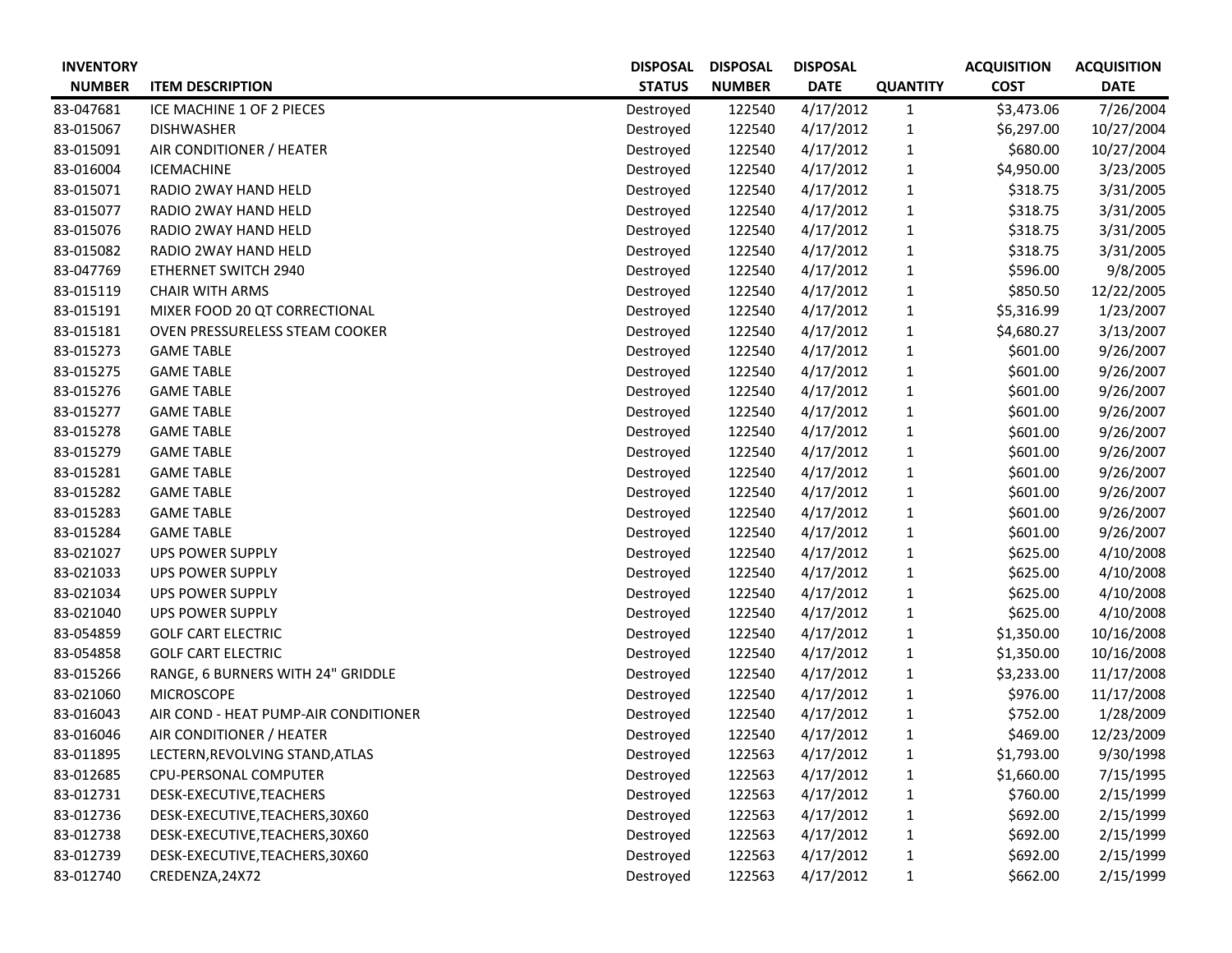| <b>INVENTORY</b> |                                  | <b>DISPOSAL</b> | <b>DISPOSAL</b> | <b>DISPOSAL</b> |                 | <b>ACQUISITION</b> | <b>ACQUISITION</b> |
|------------------|----------------------------------|-----------------|-----------------|-----------------|-----------------|--------------------|--------------------|
| <b>NUMBER</b>    | <b>ITEM DESCRIPTION</b>          | <b>STATUS</b>   | <b>NUMBER</b>   | <b>DATE</b>     | <b>QUANTITY</b> | <b>COST</b>        | <b>DATE</b>        |
| 83-012741        | DESK-EXECUTIVE, 30X60            | Destroyed       | 122563          | 4/17/2012       | $\mathbf{1}$    | \$692.00           | 2/15/1999          |
| 83-012742        | DESK-EXECUTIVE, 30X60            | Destroyed       | 122563          | 4/17/2012       | $\mathbf{1}$    | \$692.00           | 2/15/1999          |
| 83-012743        | DESK-EXECUTIVE,30X60             | Destroyed       | 122563          | 4/17/2012       | $\mathbf{1}$    | \$692.00           | 2/15/1999          |
| 83-012744        | DESK-EXECUTIVE,30X60             | Destroyed       | 122563          | 4/17/2012       | $\mathbf{1}$    | \$692.00           | 2/15/1999          |
| 83-012745        | DESK-EXECUTIVE,30X60             | Destroyed       | 122563          | 4/17/2012       | $\mathbf{1}$    | \$692.00           | 2/15/1999          |
| 83-012746        | DESK-EXECUTIVE,30X60             | Destroyed       | 122563          | 4/17/2012       | $\mathbf{1}$    | \$692.00           | 2/15/1999          |
| 83-012747        | DESK-EXECUTIVE,30X60             | Destroyed       | 122563          | 4/17/2012       | $\mathbf{1}$    | \$692.00           | 2/15/1999          |
| 83-012748        | DESK-EXECUTIVE,30X60             | Destroyed       | 122563          | 4/17/2012       | $\mathbf{1}$    | \$692.00           | 2/15/1999          |
| 83-012749        | DESK-EXECUTIVE,30X60             | Destroyed       | 122563          | 4/17/2012       | $\mathbf{1}$    | \$692.00           | 2/15/1999          |
| 83-012750        | DESK-EXECUTIVE,30X60             | Destroyed       | 122563          | 4/17/2012       | $\mathbf{1}$    | \$692.00           | 2/15/1999          |
| 83-012765        | DOLL-ANATOMICAL DOLL             | Destroyed       | 122563          | 4/17/2012       | $\mathbf{1}$    | \$700.00           | 2/12/2002          |
| 83-012770        | DOLL-ANATOMICAL DOLL             | Destroyed       | 122563          | 4/17/2012       | $\mathbf{1}$    | \$700.00           | 2/12/2002          |
| 83-012777        | <b>BUFFER-FLOOR POLISHER</b>     | Destroyed       | 122563          | 4/17/2012       | $\mathbf{1}$    | \$1,497.00         | 3/15/1999          |
| 83-012778        | DESK-EXECUTIVE, 30X60            | Destroyed       | 122563          | 4/17/2012       | $\mathbf{1}$    | \$692.00           | 2/15/1999          |
| 83-012780        | DESK-EXECUTIVE, 30X60            | Destroyed       | 122563          | 4/17/2012       | $\mathbf{1}$    | \$692.00           | 2/15/1999          |
| 83-055057        | <b>SURGE PROTECTOR, CPU</b>      | Destroyed       | 122563          | 4/17/2012       | $\mathbf{1}$    | \$1,000.00         | 10/4/2000          |
| 83-055122        | CPU-PERSONAL COMPUTER            | Destroyed       | 122563          | 4/17/2012       | $\mathbf{1}$    | \$1,378.00         | 4/24/2001          |
| 83-055123        | <b>CPU-PER COMPUTER</b>          | Destroyed       | 122563          | 4/17/2012       | $\mathbf{1}$    | \$1,378.00         | 4/24/2001          |
| 83-055126        | CPU-PERSONAL COMPUTER            | Destroyed       | 122563          | 4/17/2012       | $\mathbf{1}$    | \$1,378.00         | 4/25/2001          |
| 83-057556        | FILE, COMPUTER                   | Destroyed       | 122563          | 4/17/2012       | $\mathbf{1}$    | \$2,068.00         | 1/28/2000          |
| 83-057584        | REFRIGERATOR, WHIRLPOOL          | Destroyed       | 122563          | 4/17/2012       | $\mathbf{1}$    | \$919.00           | 1/28/2000          |
| 83-060830        | TV/VCR COMBO, VHS, STERO, COLOR  | Destroyed       | 122563          | 4/17/2012       | $\mathbf{1}$    | \$500.00           | 10/15/1995         |
| 83-004029        | MONITOR-COMPUTER MONITOR         | Destroyed       | 122563          | 4/17/2012       | $\mathbf{1}$    | \$233.00           | 4/15/1999          |
| 83-012692        | TV/VCR COMBO, 20", COLOR         | Destroyed       | 122563          | 4/17/2012       | $\mathbf{1}$    | \$494.00           | 11/15/1996         |
| 83-012697        | TV/VCR COMBO, 20", COLOR         | Destroyed       | 122563          | 4/17/2012       | $\mathbf{1}$    | \$494.00           | 11/15/1996         |
| 83-012700        | MONITOR-COMPUTER MONITOR, 14"    | Destroyed       | 122563          | 4/17/2012       | $\mathbf{1}$    | \$327.00           | 7/15/1995          |
| 83-012701        | TV/VCR COMBO, 20", COLOR         | Destroyed       | 122563          | 4/17/2012       | $\mathbf{1}$    | \$494.00           | 11/15/1996         |
| 83-012702        | TV/VCR COMBO, 20", COLOR         | Destroyed       | 122563          | 4/17/2012       | $\mathbf{1}$    | \$494.00           | 11/15/1996         |
| 83-012767        | <b>VCR-VIDEO CASSETTE RECORD</b> | Destroyed       | 122563          | 4/17/2012       | $\mathbf{1}$    | \$100.00           | 2/21/2002          |
| 83-012768        | TELEVISION, SANYO                | Destroyed       | 122563          | 4/17/2012       | $\mathbf{1}$    | \$195.00           | 9/13/2001          |
| 83-012769        | VIDEO CASSETTE RECORDER, SANYO   | Destroyed       | 122563          | 4/17/2012       | $\mathbf{1}$    | \$135.00           | 9/13/2001          |
| 83-012771        | <b>VCR-VIDEO CASSETTE RECORD</b> | Destroyed       | 122563          | 4/17/2012       | $\mathbf{1}$    | \$125.00           | 4/3/2002           |
| 83-012772        | TELEVISION, KONICA               | Destroyed       | 122563          | 4/17/2012       | $\mathbf{1}$    | \$150.00           | 4/3/2002           |
| 83-012773        | TV, SHARP, 25"                   | Destroyed       | 122563          | 4/17/2012       | $\mathbf{1}$    | \$210.00           | 2/21/2002          |
| 83-012784        | PRINTER-COMPUTER, DESK JET       | Destroyed       | 122563          | 4/17/2012       | $\mathbf{1}$    | \$266.00           | 4/15/1999          |
| 83-012785        | PRINTER-COMPUTER, DESK JET       | Destroyed       | 122563          | 4/17/2012       | $\mathbf{1}$    | \$266.00           | 4/15/1999          |
| 83-012788        | PRINTER-COMPUTER, DESK JET       | Destroyed       | 122563          | 4/17/2012       | $\mathbf{1}$    | \$266.00           | 4/15/1999          |
| 83-012789        | PRINTER-COMPUTER, DESK JET       | Destroyed       | 122563          | 4/17/2012       | $\mathbf{1}$    | \$266.00           | 4/15/1999          |
| 83-012790        | PRINTER-COMPUTER, DESK JET       | Destroyed       | 122563          | 4/17/2012       | $\mathbf{1}$    | \$266.00           | 4/15/1999          |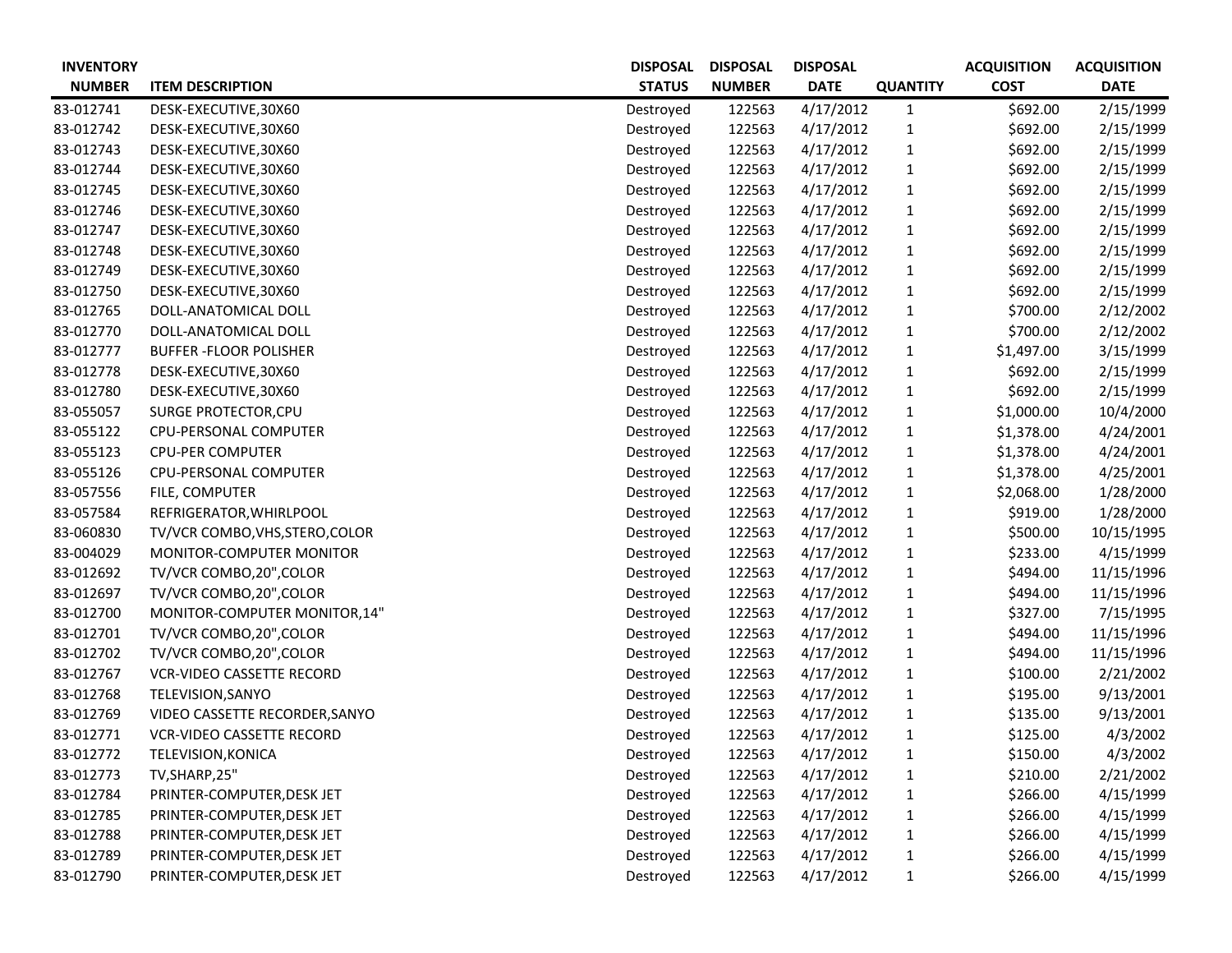| <b>INVENTORY</b> |                                    | <b>DISPOSAL</b> | <b>DISPOSAL</b> | <b>DISPOSAL</b> |                 | <b>ACQUISITION</b> | <b>ACQUISITION</b> |
|------------------|------------------------------------|-----------------|-----------------|-----------------|-----------------|--------------------|--------------------|
| <b>NUMBER</b>    | <b>ITEM DESCRIPTION</b>            | <b>STATUS</b>   | <b>NUMBER</b>   | <b>DATE</b>     | <b>QUANTITY</b> | <b>COST</b>        | <b>DATE</b>        |
| 83-016143        | <b>VCR-VIDEO CASSETTE RECORD</b>   | Destroyed       | 122563          | 4/17/2012       | $\mathbf{1}$    | \$125.00           | 3/15/1994          |
| 83-053808        | POWER SUPPLY, PWR UPS              | Destroyed       | 122563          | 4/17/2012       | $\mathbf{1}$    | \$489.00           | 7/6/2000           |
| 83-053812        | POWER SUPPLY, PWR UPS              | Destroyed       | 122563          | 4/17/2012       | $\mathbf{1}$    | \$489.00           | 7/6/2000           |
| 83-055090        | COMPUTER MONITOR, COMPAQ, COLOR    | Destroyed       | 122563          | 4/17/2012       | $\mathbf{1}$    | \$180.00           | 4/24/2001          |
| 83-055091        | COMPUTER MONITOR, COMPAQ, COLOR    | Destroyed       | 122563          | 4/17/2012       | $\mathbf{1}$    | \$180.00           | 4/24/2001          |
| 83-055093        | COMPUTER MONITOR, COLOE, COMPAQ    | Destroyed       | 122563          | 4/17/2012       | $\mathbf{1}$    | \$180.00           | 4/24/2001          |
| 83-055133        | CAMERA, KODAK                      | Destroyed       | 122563          | 4/17/2012       | $\mathbf{1}$    | \$250.00           | 4/15/2002          |
| 83-057567        | COMPUTER-PRINTER, HP DESKJET       | Destroyed       | 122563          | 4/17/2012       | $\mathbf{1}$    | \$397.00           | 1/28/2000          |
| 83-057569        | COMPUTER-PRINTER, HP DESKJET       | Destroyed       | 122563          | 4/17/2012       | $\mathbf{1}$    | \$397.00           | 1/28/2000          |
| 83-060295        | TV,19IN.COLOR W/REMOTE CONTRO      | Destroyed       | 122563          | 4/17/2012       | $\mathbf{1}$    | \$264.00           | 6/15/1989          |
| 83-060303        | VCR, SHARP                         | Destroyed       | 122563          | 4/17/2012       | $\mathbf{1}$    | \$269.00           | 6/15/1989          |
| 83-060796        | TV,25",COLOR                       | Destroyed       | 122563          | 4/17/2012       | $\mathbf{1}$    | \$350.00           | 6/15/1994          |
| 83-060797        | TV,25", COLOR                      | Destroyed       | 122563          | 4/17/2012       | $\mathbf{1}$    | \$350.00           | 6/15/1994          |
| 83-060798        | TV,25", COLOR                      | Destroyed       | 122563          | 4/17/2012       | $\mathbf{1}$    | \$350.00           | 6/15/1994          |
| 83-060801        | <b>VCR-VIDEO CASSETTE RECORD</b>   | Destroyed       | 122563          | 4/17/2012       | $\mathbf{1}$    | \$285.00           | 6/15/1994          |
| 83-060803        | <b>VCR-VIDEO CASSETTE RECORD</b>   | Destroyed       | 122563          | 4/17/2012       | $\mathbf{1}$    | \$285.00           | 6/15/1994          |
| 83-060804        | <b>VCR-VIDEO CASSETTE RECORD</b>   | Destroyed       | 122563          | 4/17/2012       | $\mathbf{1}$    | \$285.00           | 6/15/1994          |
| 83-012766        | TIME, ATTENDANCE CLOCK             | Destroyed       | 122563          | 4/17/2012       | $\mathbf{1}$    | \$543.00           | 5/22/2002          |
| 83-055177        | MONITOR, COMPUTER, DELL            | Destroyed       | 122563          | 4/17/2012       | $\mathbf{1}$    | \$100.00           | 7/11/2002          |
| 83-055180        | MONITOR, COMPUTER, DELL            | Destroyed       | 122563          | 4/17/2012       | $\mathbf{1}$    | \$100.00           | 7/11/2002          |
| 83-055181        | MONITOR, COMPUTER, DELL            | Destroyed       | 122563          | 4/17/2012       | $\mathbf{1}$    | \$100.00           | 7/11/2002          |
| 83-055183        | CPU, PERS COMPUTER, DELL           | Destroyed       | 122563          | 4/17/2012       | $\mathbf{1}$    | \$1,110.00         | 7/11/2002          |
| 83-055185        | CPU, PERS COMPUTER, DELL           | Destroyed       | 122563          | 4/17/2012       | $\mathbf{1}$    | \$1,110.00         | 7/11/2002          |
| 83-055186        | CPU, PERS COMPUTER, DELL           | Destroyed       | 122563          | 4/17/2012       | $\mathbf{1}$    | \$1,110.00         | 7/11/2002          |
| 83-055187        | CPU, PERS COMPUTER, DELL           | Destroyed       | 122563          | 4/17/2012       | $\mathbf{1}$    | \$1,110.00         | 7/11/2002          |
| 83-055190        | CPU, PERS COMPUTER, DELL           | Destroyed       | 122563          | 4/17/2012       | $\mathbf{1}$    | \$1,110.00         | 7/17/2002          |
| 83-055191        | <b>PRINTER</b>                     | Destroyed       | 122563          | 4/17/2012       | $\mathbf{1}$    | \$150.00           | 7/17/2002          |
| 83-012781        | PRINTER, DESK JET                  | Destroyed       | 122563          | 4/17/2012       | $\mathbf{1}$    | \$120.00           | 7/17/2002          |
| 83-012791        | T V, SHARP, BLACK                  | Destroyed       | 122563          | 4/17/2012       | 1               | \$350.00           | 7/17/2002          |
| 83-012792        | PRINTER, SCAN JET                  | Destroyed       | 122563          | 4/17/2012       | $\mathbf{1}$    | \$190.00           | 7/17/2002          |
| 83-012793        | TV, SHARP, BLACK                   | Destroyed       | 122563          | 4/17/2012       | 1               | \$200.00           | 7/17/2002          |
| 83-053610        | PRINTER, LEXMARK, LASER            | Destroyed       | 122563          | 4/17/2012       | $\mathbf{1}$    | \$259.00           | 10/16/2002         |
| 83-053602        | MONITOR, DELL, COLOR               | Destroyed       | 122563          | 4/17/2012       | $\mathbf{1}$    | \$100.00           | 10/16/2002         |
| 83-053605        | <b>EMBROIDERY MACHINE-BROTHERS</b> | Destroyed       | 122563          | 4/17/2012       | 1               | \$150.00           | 10/16/2002         |
| 83-053601        | CPU, DELL, DIMENSION               | Destroyed       | 122563          | 4/17/2012       | $\mathbf{1}$    | \$958.00           | 10/16/2002         |
| 83-057610        | CPU/MONITOR                        | Destroyed       | 122563          | 4/17/2012       | $\mathbf{1}$    | \$1,213.59         | 8/21/2003          |
| 83-057611        | CPU/MONITOR                        | Destroyed       | 122563          | 4/17/2012       | $\mathbf{1}$    | \$1,213.59         | 8/21/2003          |
| 83-057613        | CPU/MONITOR                        | Destroyed       | 122563          | 4/17/2012       | $\mathbf{1}$    | \$1,213.59         | 8/21/2003          |
| 83-057617        | CPU/MONITOR                        | Destroyed       | 122563          | 4/17/2012       | $\mathbf{1}$    | \$1,213.59         | 8/21/2003          |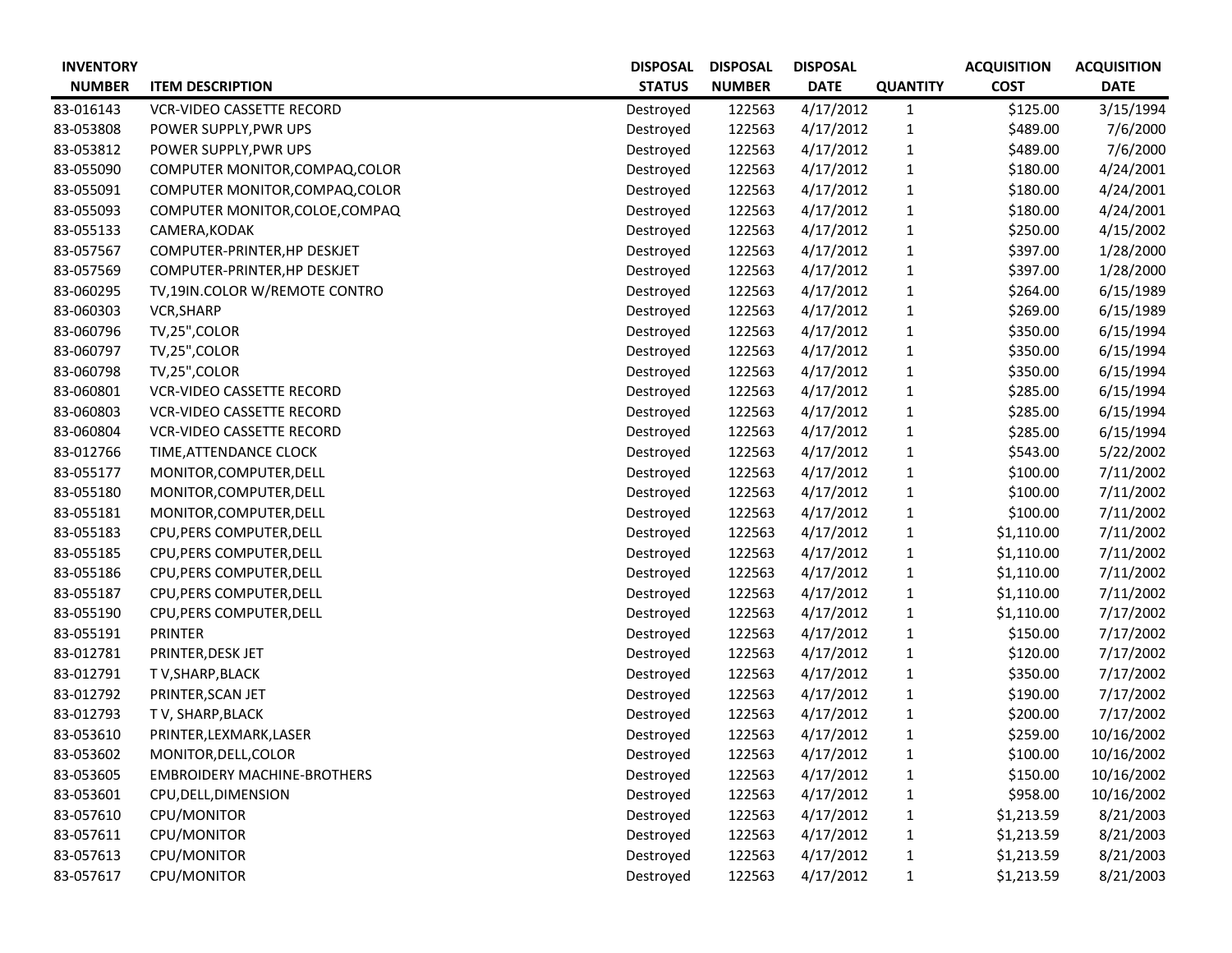| <b>INVENTORY</b> |                                  | <b>DISPOSAL</b> | <b>DISPOSAL</b> | <b>DISPOSAL</b> |                 | <b>ACQUISITION</b> | <b>ACQUISITION</b> |
|------------------|----------------------------------|-----------------|-----------------|-----------------|-----------------|--------------------|--------------------|
| <b>NUMBER</b>    | <b>ITEM DESCRIPTION</b>          | <b>STATUS</b>   | <b>NUMBER</b>   | <b>DATE</b>     | <b>QUANTITY</b> | <b>COST</b>        | <b>DATE</b>        |
| 83-057618        | CPU/MONITOR                      | Destroyed       | 122563          | 4/17/2012       | $\mathbf{1}$    | \$1,213.59         | 8/21/2003          |
| 83-057585        | <b>SCANTRON</b>                  | Destroyed       | 122563          | 4/17/2012       | $\mathbf{1}$    | \$4,530.00         | 8/21/2003          |
| 83-055232        | COMPUTER-DELL THIN CLIENT        | Destroyed       | 122563          | 4/17/2012       | $\mathbf{1}$    | \$675.78           | 7/19/2004          |
| 83-055238        | <b>COMPUTER DELL THIN CLIENT</b> | Destroyed       | 122563          | 4/17/2012       | $\mathbf{1}$    | \$675.78           | 7/19/2004          |
| 83-055243        | COMPUTER DELL THIN CLIENT        | Destroyed       | 122563          | 4/17/2012       | $\mathbf{1}$    | \$675.78           | 7/19/2004          |
| 83-053627        | <b>COMPUTER DELL THIN CLIENT</b> | Destroyed       | 122563          | 4/17/2012       | $\mathbf{1}$    | \$675.78           | 9/15/2004          |
| 83-053631        | <b>COMPUTER DELL THIN CLIENT</b> | Destroyed       | 122563          | 4/17/2012       | $\mathbf{1}$    | \$675.78           | 9/15/2004          |
| 83-053632        | <b>COMPUTER DELL THIN CLIENT</b> | Destroyed       | 122563          | 4/17/2012       | $\mathbf{1}$    | \$675.78           | 9/15/2004          |
| 83-053633        | <b>COMPUTER DELL THIN CLIENT</b> | Destroyed       | 122563          | 4/17/2012       | $\mathbf{1}$    | \$675.78           | 9/15/2004          |
| 83-053634        | COMPUTER DELL THIN CLIENT        | Destroyed       | 122563          | 4/17/2012       | $\mathbf{1}$    | \$675.78           | 9/15/2004          |
| 83-053635        | <b>COMPUTER DELL THIN CLIENT</b> | Destroyed       | 122563          | 4/17/2012       | $\mathbf{1}$    | \$675.78           | 9/15/2004          |
| 83-053636        | <b>COMPUTER DELL THIN CLIENT</b> | Destroyed       | 122563          | 4/17/2012       | $\mathbf{1}$    | \$675.78           | 9/15/2004          |
| 83-053637        | <b>COMPUTER DELL THIN CLIENT</b> | Destroyed       | 122563          | 4/17/2012       | $\mathbf{1}$    | \$675.78           | 9/15/2004          |
| 83-053638        | <b>COMPUTER DELL THIN CLIENT</b> | Destroyed       | 122563          | 4/17/2012       | $\mathbf{1}$    | \$675.78           | 9/15/2004          |
| 83-053641        | <b>COMPUTER DELL THIN CLIENT</b> | Destroyed       | 122563          | 4/17/2012       | $\mathbf{1}$    | \$675.78           | 9/15/2004          |
| 83-053642        | <b>COMPUTER DELL THIN CLIENT</b> | Destroyed       | 122563          | 4/17/2012       | $\mathbf{1}$    | \$675.78           | 9/15/2004          |
| 83-053650        | <b>COMPUTER DELL THIN CLIENT</b> | Destroyed       | 122563          | 4/17/2012       | $\mathbf{1}$    | \$675.78           | 9/15/2004          |
| 83-053649        | <b>COMPUTER DELL THIN CLIENT</b> | Destroyed       | 122563          | 4/17/2012       | $\mathbf{1}$    | \$675.78           | 9/15/2004          |
| 83-053655        | <b>COMPUTER DELL THIN CLIENT</b> | Destroyed       | 122563          | 4/17/2012       | $\mathbf{1}$    | \$675.78           | 9/15/2004          |
| 83-053648        | <b>COMPUTER DELL THIN CLIENT</b> | Destroyed       | 122563          | 4/17/2012       | $\mathbf{1}$    | \$675.78           | 9/15/2004          |
| 83-053647        | <b>COMPUTER DELL THIN CLIENT</b> | Destroyed       | 122563          | 4/17/2012       | $\mathbf{1}$    | \$675.78           | 9/15/2004          |
| 83-053646        | <b>COMPUTER DELL THIN CLIENT</b> | Destroyed       | 122563          | 4/17/2012       | $\mathbf{1}$    | \$675.78           | 9/15/2004          |
| 83-053651        | <b>COMPUTER DELL THIN CLIENT</b> | Destroyed       | 122563          | 4/17/2012       | $\mathbf{1}$    | \$675.78           | 9/15/2004          |
| 83-053652        | <b>COMPUTER DELL THIN CLIENT</b> | Destroyed       | 122563          | 4/17/2012       | $\mathbf{1}$    | \$675.78           | 9/15/2004          |
| 83-053659        | COMPUTER DELL THIN CLIENT        | Destroyed       | 122563          | 4/17/2012       | $\mathbf{1}$    | \$675.78           | 9/15/2004          |
| 83-053660        | <b>COMPUTER DELL THIN CLIENT</b> | Destroyed       | 122563          | 4/17/2012       | $\mathbf{1}$    | \$675.78           | 9/15/2004          |
| 83-053645        | <b>COMPUTER DELL THIN CLIENT</b> | Destroyed       | 122563          | 4/17/2012       | $\mathbf{1}$    | \$675.78           | 9/15/2004          |
| 83-053658        | <b>COMPUTER DELL THIN CLIENT</b> | Destroyed       | 122563          | 4/17/2012       | $\mathbf{1}$    | \$675.78           | 9/15/2004          |
| 83-053657        | <b>COMPUTER DELL THIN CLIENT</b> | Destroyed       | 122563          | 4/17/2012       | $\mathbf{1}$    | \$675.78           | 9/15/2004          |
| 83-053640        | <b>COMPUTER DELL THIN CLIENT</b> | Destroyed       | 122563          | 4/17/2012       | $\mathbf{1}$    | \$675.78           | 9/15/2004          |
| 83-053639        | <b>COMPUTER DELL THIN CLIENT</b> | Destroyed       | 122563          | 4/17/2012       | $\mathbf{1}$    | \$675.78           | 9/15/2004          |
| 83-053654        | <b>COMPUTER DELL THIN CLIENT</b> | Destroyed       | 122563          | 4/17/2012       | $\mathbf{1}$    | \$675.78           | 9/15/2004          |
| 83-053653        | <b>COMPUTER DELL THIN CLIENT</b> | Destroyed       | 122563          | 4/17/2012       | $\mathbf{1}$    | \$675.78           | 9/15/2004          |
| 83-053643        | <b>COMPUTER DELL THIN CLIENT</b> | Destroyed       | 122563          | 4/17/2012       | $\mathbf{1}$    | \$675.78           | 9/15/2004          |
| 83-053644        | COMPUTER DELL THIN CLIENT        | Destroyed       | 122563          | 4/17/2012       | $\mathbf{1}$    | \$675.78           | 9/15/2004          |
| 83-053656        | <b>COMPUTER DELL THIN CLIENT</b> | Destroyed       | 122563          | 4/17/2012       | $\mathbf{1}$    | \$675.78           | 9/15/2004          |
| 83-053664        | <b>COMPUTER DELL THIN CLIENT</b> | Destroyed       | 122563          | 4/17/2012       | $\mathbf{1}$    | \$675.78           | 9/15/2004          |
| 83-053663        | <b>COMPUTER DELL THIN CLIENT</b> | Destroyed       | 122563          | 4/17/2012       | $\mathbf{1}$    | \$675.78           | 9/15/2004          |
| 83-053670        | COMPUTER DELL THIN CLIENT        | Destroyed       | 122563          | 4/17/2012       | $\mathbf{1}$    | \$675.78           | 9/15/2004          |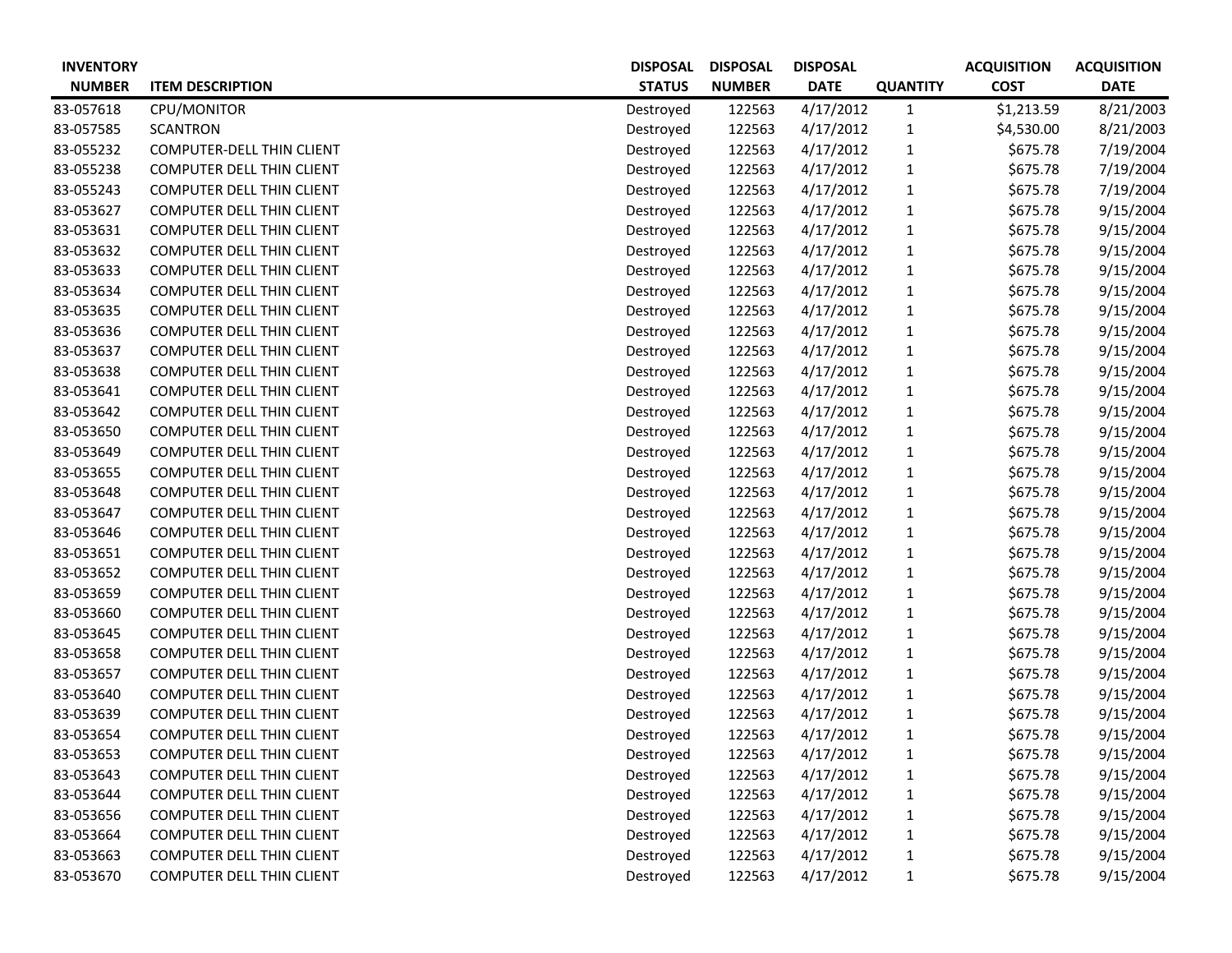| <b>INVENTORY</b> |                                       | <b>DISPOSAL</b> | <b>DISPOSAL</b> | <b>DISPOSAL</b> |                 | <b>ACQUISITION</b> | <b>ACQUISITION</b> |
|------------------|---------------------------------------|-----------------|-----------------|-----------------|-----------------|--------------------|--------------------|
| <b>NUMBER</b>    | <b>ITEM DESCRIPTION</b>               | <b>STATUS</b>   | <b>NUMBER</b>   | <b>DATE</b>     | <b>QUANTITY</b> | <b>COST</b>        | <b>DATE</b>        |
| 83-053669        | <b>COMPUTER DELL THIN CLIENT</b>      | Destroyed       | 122563          | 4/17/2012       | $\mathbf{1}$    | \$675.78           | 9/15/2004          |
| 83-053668        | <b>COMPUTER DELL THIN CLIENT</b>      | Destroyed       | 122563          | 4/17/2012       | $\mathbf{1}$    | \$675.78           | 9/15/2004          |
| 83-053672        | <b>DYE CUTTER</b>                     | Destroyed       | 122563          | 4/17/2012       | $\mathbf{1}$    | \$835.00           | 9/15/2004          |
| 83-053671        | <b>PRINTER</b>                        | Destroyed       | 122563          | 4/17/2012       | $\mathbf{1}$    | \$649.24           | 9/15/2004          |
| 83-053673        | <b>COMPUTER</b>                       | Destroyed       | 122563          | 4/17/2012       | $\mathbf{1}$    | \$2,086.18         | 9/15/2004          |
| 83-053674        | <b>PRINTER</b>                        | Destroyed       | 122563          | 4/17/2012       | $\mathbf{1}$    | \$899.00           | 9/15/2004          |
| 83-055271        | <b>AIR CONDITIONER</b>                | Destroyed       | 122563          | 4/17/2012       | $\mathbf{1}$    | \$849.95           | 7/18/2005          |
| 83-055264        | CPU W / MONITOR                       | Destroyed       | 122563          | 4/17/2012       | $\mathbf{1}$    | \$1,731.50         | 7/20/2005          |
| 83-055262        | CPU W / MONITOR                       | Destroyed       | 122563          | 4/17/2012       | $\mathbf{1}$    | \$1,731.50         | 7/20/2005          |
| 83-047788        | ETHERNET SWITCH 2940                  | Destroyed       | 122563          | 4/17/2012       | $\mathbf{1}$    | \$596.00           | 9/8/2005           |
| 83-013796        | <b>GATEWAY LAPTOP COMPUTER</b>        | Destroyed       | 122563          | 4/17/2012       | $\mathbf{1}$    | \$1,361.00         | 9/8/2005           |
| 83-013798        | <b>GATEWAY LAPTOP COMPUTER</b>        | Destroyed       | 122563          | 4/17/2012       | $\mathbf{1}$    | \$1,361.00         | 9/8/2005           |
| 83-013802        | <b>GATEWAY LAPTOP COMPUTER</b>        | Destroyed       | 122563          | 4/17/2012       | $\mathbf{1}$    | \$1,361.00         | 9/8/2005           |
| 83-013803        | <b>GATEWAY LAPTOP COMPUTER</b>        | Destroyed       | 122563          | 4/17/2012       | $\mathbf{1}$    | \$1,361.00         | 9/8/2005           |
| 83-013804        | <b>GATEWAY LAPTOP COMPUTER</b>        | Destroyed       | 122563          | 4/17/2012       | $\mathbf{1}$    | \$1,361.00         | 9/8/2005           |
| 83-013805        | <b>GATEWAY LAPTOP COMPUTER</b>        | Destroyed       | 122563          | 4/17/2012       | $\mathbf{1}$    | \$1,361.00         | 9/8/2005           |
| 83-013806        | <b>GATEWAY LAPTOP COMPUTER</b>        | Destroyed       | 122563          | 4/17/2012       | $\mathbf{1}$    | \$1,361.00         | 9/8/2005           |
| 83-013838        | <b>GATEWAY LAPTOP COMPUTER</b>        | Destroyed       | 122563          | 4/17/2012       | $\mathbf{1}$    | \$1,361.00         | 9/8/2005           |
| 83-013602        | CPU DESK TOP GATEWAY PROFILE 5.5      | Destroyed       | 122563          | 4/17/2012       | 1               | \$1,363.00         | 4/21/2006          |
| 83-013601        | CPU DESK TOP GATEWAY PROFILE 5.5      | Destroyed       | 122563          | 4/17/2012       | $\mathbf{1}$    | \$1,363.00         | 4/21/2006          |
| 83-013616        | <b>GATEWAY PROFILE 5/5.5 COMPUTER</b> | Destroyed       | 122563          | 4/17/2012       | $\mathbf{1}$    | \$1,200.00         | 8/17/2006          |
| 83-053925        | <b>SCREEN PROJECTOR</b>               | Destroyed       | 122563          | 4/17/2012       | $\mathbf{1}$    | \$501.00           | 8/17/2006          |
| 83-055286        | TESTING COMPUTER DESK TOP             | Destroyed       | 122563          | 4/17/2012       | $\mathbf{1}$    | \$1,246.00         | 9/22/2006          |
| 83-055287        | TESTING COMPUTER DESK TOP             | Destroyed       | 122563          | 4/17/2012       | $\mathbf{1}$    | \$1,246.00         | 9/22/2006          |
| 83-053676        | TABLE TOP LAMINATED                   | Destroyed       | 122563          | 4/17/2012       | $\mathbf{1}$    | \$683.64           | 10/17/2006         |
| 83-057681        | CPU DESKTOP GATEWAY PROFILE 6         | Destroyed       | 122563          | 4/17/2012       | $\mathbf{1}$    | \$1,360.23         | 12/5/2006          |
| 83-055366        | <b>GATEWAY DESK TOP COMPUTER</b>      | Destroyed       | 122563          | 4/17/2012       | $\mathbf{1}$    | \$1,179.67         | 9/27/2007          |
| 83-055369        | <b>GATEWAY DESK TOP COMPUTER</b>      | Destroyed       | 122563          | 4/17/2012       | $\mathbf{1}$    | \$1,179.67         | 9/27/2007          |
| 83-055333        | GATEWAY LOPTOP COMPUTER M285E         | Destroyed       | 122563          | 4/17/2012       | 1               | \$1,345.60         | 9/27/2007          |
| 83-055335        | <b>GATEWAY LOPTOP COMPUTER M285E</b>  | Destroyed       | 122563          | 4/17/2012       | $\mathbf{1}$    | \$1,345.60         | 9/27/2007          |
| 83-055339        | <b>GATEWAY LOPTOP COMPUTER M285E</b>  | Destroyed       | 122563          | 4/17/2012       | 1               | \$1,345.60         | 9/27/2007          |
| 83-055320        | UPS SMART POWER SUPPLY 1500VA TOWER   | Destroyed       | 122563          | 4/17/2012       | $\mathbf{1}$    | \$515.41           | 9/27/2007          |
| 83-055354        | LAPTOP / NOTE BOOK CART 16 BAY        | Destroyed       | 122563          | 4/17/2012       | $\mathbf{1}$    | \$1,649.00         | 9/27/2007          |
| 83-053695        | <b>COMPUTER DEST TOP MINITOWER</b>    | Destroyed       | 122563          | 4/17/2012       | 1               | \$1,169.80         | 11/6/2007          |
| 83-053685        | LAMINATOR                             | Destroyed       | 122563          | 4/17/2012       | $\mathbf{1}$    | \$1,380.00         | 11/29/2007         |
| 83-048558        | <b>OVER HEAD PROJECTOR</b>            | Destroyed       | 122563          | 4/17/2012       | $\mathbf{1}$    | \$590.00           | 12/22/2008         |
| 83-048506        | <b>PROJECTOR</b>                      | Destroyed       | 122563          | 4/17/2012       | 1               | \$581.00           | 12/22/2008         |
| 83-048507        | <b>PROJECTOR</b>                      | Destroyed       | 122563          | 4/17/2012       | $\mathbf{1}$    | \$581.00           | 12/22/2008         |
| 83-048511        | <b>PROJECTOR</b>                      | Destroyed       | 122563          | 4/17/2012       | $\mathbf{1}$    | \$581.00           | 12/22/2008         |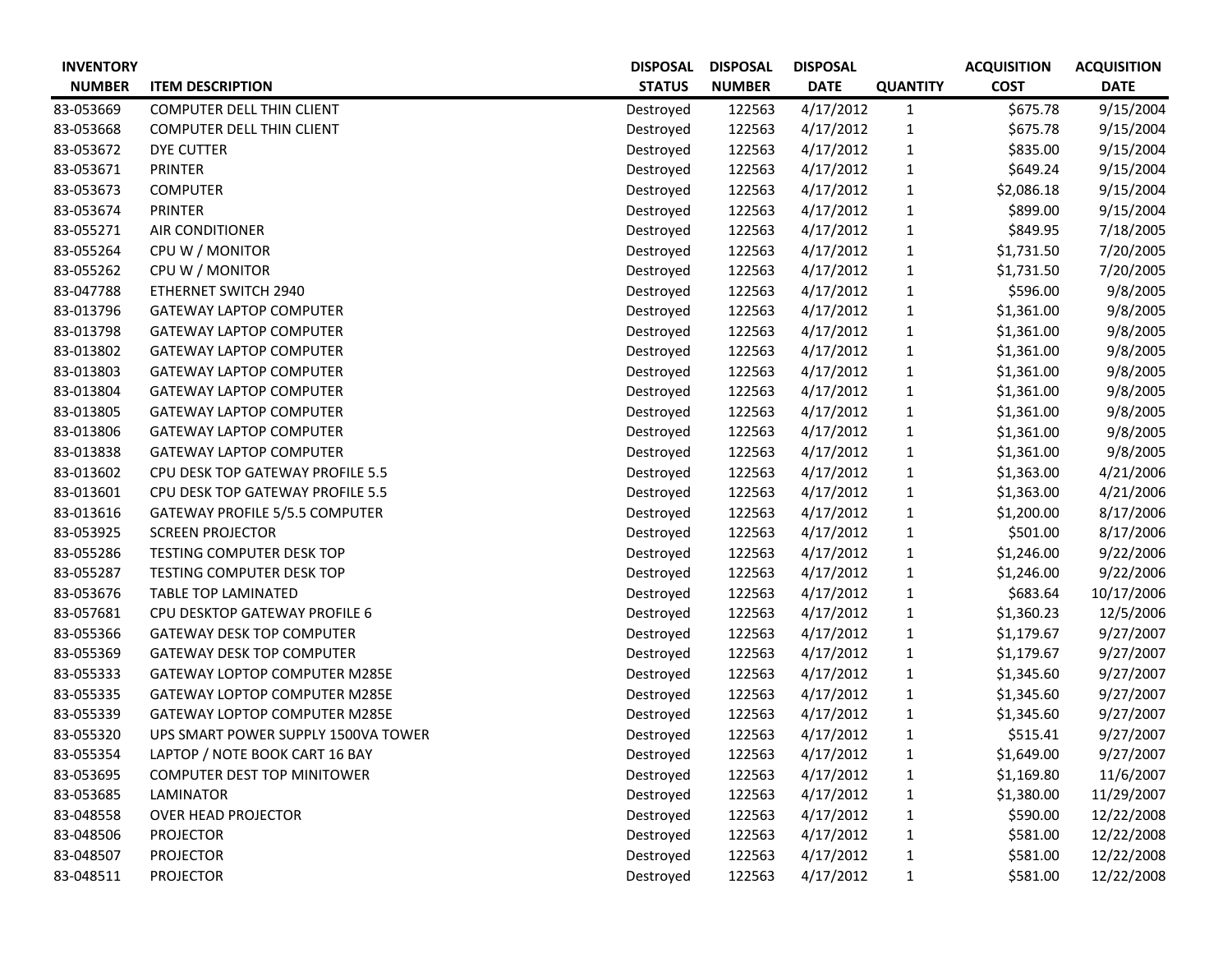| <b>INVENTORY</b> |                                    | <b>DISPOSAL</b> | <b>DISPOSAL</b> | <b>DISPOSAL</b> |                 | <b>ACQUISITION</b> | <b>ACQUISITION</b> |
|------------------|------------------------------------|-----------------|-----------------|-----------------|-----------------|--------------------|--------------------|
| <b>NUMBER</b>    | <b>ITEM DESCRIPTION</b>            | <b>STATUS</b>   | <b>NUMBER</b>   | <b>DATE</b>     | <b>QUANTITY</b> | <b>COST</b>        | <b>DATE</b>        |
| 83-055417        | LAP TOP COMPUTER                   | Destroyed       | 122563          | 4/17/2012       | $\mathbf{1}$    | \$1,310.00         | 12/22/2008         |
| 83-055411        | LAP TOP COMPUTER                   | Destroyed       | 122563          | 4/17/2012       | $\mathbf{1}$    | \$1,310.00         | 12/22/2008         |
| 83-055419        | LAP TOP COMPUTER                   | Destroyed       | 122563          | 4/17/2012       | $\mathbf{1}$    | \$1,310.00         | 12/22/2008         |
| 83-055414        | LAP TOP COMPUTER                   | Destroyed       | 122563          | 4/17/2012       | $\mathbf{1}$    | \$1,310.00         | 12/22/2008         |
| 83-053683        | <b>COMPUTER MINI TOWER</b>         | Destroyed       | 122563          | 4/17/2012       | $\mathbf{1}$    | \$1,143.40         | 12/22/2008         |
| 83-048566        | PROJECTOR HITACHI CP-X200          | Destroyed       | 122563          | 4/17/2012       | $\mathbf{1}$    | \$580.00           | 12/24/2008         |
| 83-048586        | CPU GATEWAY PROFILE 6              | Destroyed       | 122563          | 4/17/2012       | $\mathbf{1}$    | \$1,199.00         | 12/24/2008         |
| 83-048575        | <b>CPU GATEWAY PROFILE 6</b>       | Destroyed       | 122563          | 4/17/2012       | $\mathbf{1}$    | \$1,199.00         | 12/24/2008         |
| 83-048585        | CPU GATEWAY PROFILE 6              | Destroyed       | 122563          | 4/17/2012       | $\mathbf{1}$    | \$1,199.00         | 12/24/2008         |
| 83-048573        | <b>CPU GATEWAY PROFILE 6</b>       | Destroyed       | 122563          | 4/17/2012       | $\mathbf{1}$    | \$1,199.00         | 12/24/2008         |
| 83-048567        | CPU GATEWAY PROFILE 6              | Destroyed       | 122563          | 4/17/2012       | $\mathbf{1}$    | \$1,199.00         | 12/24/2008         |
| 83-055435        | CAMERA SURVEILLANCE SYSTEM         | Destroyed       | 122563          | 4/17/2012       | $\mathbf{1}$    | \$20,860.00        | 12/24/2008         |
| 83-048576        | <b>COMPUTER PROFILER 6 GATEWAY</b> | Destroyed       | 122563          | 4/17/2012       | $\mathbf{1}$    | \$1,199.00         | 5/13/2009          |
| 83-053678        | PROJECTOR INFOCUS                  | Destroyed       | 122563          | 4/17/2012       | $\mathbf{1}$    | \$581.00           | 5/13/2009          |
| 83-057775        | LAPTOP GATEWAY MPC 295 C           | Destroyed       | 122563          | 4/17/2012       | $\mathbf{1}$    | \$1,465.00         | 5/13/2009          |
| 83-058772        | LAPTOP GATEWAY MPC 295 C           | Destroyed       | 122563          | 4/17/2012       | $\mathbf{1}$    | \$1,465.00         | 5/13/2009          |
| 83-053701        | TABLE SAW DEWALT 10" PORTABLE      | Destroyed       | 122563          | 4/17/2012       | $\mathbf{1}$    | \$545.11           | 5/14/2009          |
| 83-055575        | HP DESKTOP COMPUTER dc5800         | Destroyed       | 122563          | 4/17/2012       | $\mathbf{1}$    | \$865.00           | 6/16/2009          |
| 83-055569        | HP DESKTOP COMPUTER dc5800         | Destroyed       | 122563          | 4/17/2012       | $\mathbf{1}$    | \$865.00           | 6/16/2009          |
| 83-055568        | HP DESKTOP COMPUTER dc5800         | Destroyed       | 122563          | 4/17/2012       | $\mathbf{1}$    | \$865.00           | 6/16/2009          |
| 83-055533        | HP LAPTOP COMPUTER 6730s           | Destroyed       | 122563          | 4/17/2012       | $\mathbf{1}$    | \$967.00           | 6/16/2009          |
| 83-055530        | HP LAPTOP COMPUTER 6730s           | Destroyed       | 122563          | 4/17/2012       | $\mathbf{1}$    | \$967.00           | 6/16/2009          |
| 83-055528        | HP LAPTOP COMPUTER 6730s           | Destroyed       | 122563          | 4/17/2012       | $\mathbf{1}$    | \$967.00           | 6/16/2009          |
| 83-055526        | HP LAPTOP COMPUTER 6730s           | Destroyed       | 122563          | 4/17/2012       | $\mathbf{1}$    | \$967.00           | 6/16/2009          |
| 83-055543        | HP LAPTOP COMPUTER 6730s           | Destroyed       | 122563          | 4/17/2012       | $\mathbf{1}$    | \$967.00           | 6/16/2009          |
| 83-055542        | HP LAPTOP COMPUTER 6730s           | Destroyed       | 122563          | 4/17/2012       | $\mathbf{1}$    | \$967.00           | 6/16/2009          |
| 83-055540        | HP LAPTOP COMPUTER 6730s           | Destroyed       | 122563          | 4/17/2012       | $\mathbf{1}$    | \$967.00           | 6/16/2009          |
| 83-055539        | HP LAPTOP COMPUTER 6730s           | Destroyed       | 122563          | 4/17/2012       | $\mathbf{1}$    | \$967.00           | 6/16/2009          |
| 83-053702        | DELL COMPUTER OPTIPLEX 76          | Destroyed       | 122563          | 4/17/2012       | $\mathbf{1}$    | \$974.16           | 7/31/2009          |
| 83-053751        | DVD BOX SET & RESOURCE GUIDES      | Destroyed       | 122563          | 4/17/2012       | $\mathbf{1}$    | \$2,396.80         | 7/31/2009          |
| 83-053710        | BIKE - EXERCISER UPRIGHT XBR95     | Destroyed       | 122563          | 4/17/2012       | 1               | \$1,699.00         | 10/19/2009         |
| 83-053708        | BIKE RECUMBENT EXERCISER XBU75     | Destroyed       | 122563          | 4/17/2012       | $\mathbf{1}$    | \$1,599.00         | 10/19/2009         |
| 83-053707        | ELLIPTICAL EXERCISER XE700         | Destroyed       | 122563          | 4/17/2012       | $\mathbf{1}$    | \$2,099.00         | 10/19/2009         |
| 83-053709        | TREADMILL EXERCISER XTG7S          | Destroyed       | 122563          | 4/17/2012       | $\mathbf{1}$    | \$2,395.00         | 10/19/2009         |
| 83-055306        | <b>CONSOLE TANDBERG 1700 MXP</b>   | Destroyed       | 122563          | 4/17/2012       | $\mathbf{1}$    | \$5,857.00         | 12/14/2009         |
| 83-055304        | TELEVISION SHARP 32" COLOR         | Destroyed       | 122563          | 4/17/2012       | $\mathbf{1}$    | \$412.50           | 12/14/2009         |
| 83-055305        | <b>TELEVISION LG 42" COLOR</b>     | Destroyed       | 122563          | 4/17/2012       | $\mathbf{1}$    | \$825.00           | 12/14/2009         |
| 83-013650        | <b>WELDER WORK STATION</b>         | Destroyed       | 122563          | 4/17/2012       | $\mathbf{1}$    | \$5,960.00         | 12/17/2009         |
| 83-053686        | PROJECTOR SMART BOARD              | Destroyed       | 122563          | 4/17/2012       | $\mathbf{1}$    | \$3,829.00         | 6/28/2010          |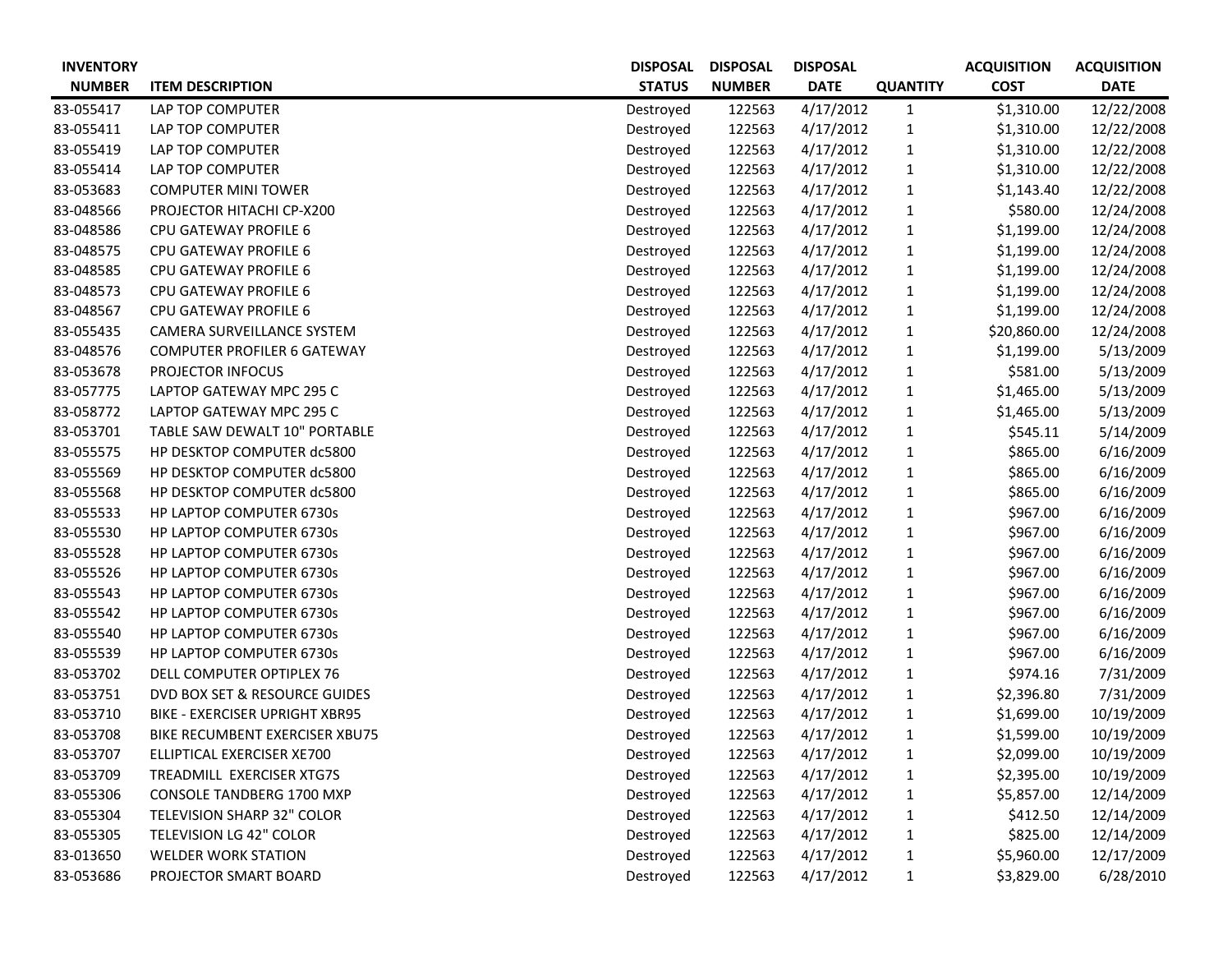| <b>INVENTORY</b> |                                                                          | <b>DISPOSAL</b> | <b>DISPOSAL</b> | <b>DISPOSAL</b> |                 | <b>ACQUISITION</b> | <b>ACQUISITION</b> |
|------------------|--------------------------------------------------------------------------|-----------------|-----------------|-----------------|-----------------|--------------------|--------------------|
| <b>NUMBER</b>    | <b>ITEM DESCRIPTION</b>                                                  | <b>STATUS</b>   | <b>NUMBER</b>   | <b>DATE</b>     | <b>QUANTITY</b> | <b>COST</b>        | <b>DATE</b>        |
| 83-053687        | <b>ELECTRICAL TRAINER</b>                                                | Destroyed       | 122563          | 4/17/2012       | 1               | \$5,314.00         | 6/29/2010          |
| 83-053697        | <b>CARPENTRY TRAINER</b>                                                 | Destroyed       | 122563          | 4/17/2012       | 1               | \$5,114.00         | 6/29/2010          |
| 83-053712        | HP LAPTOP COMPUTER 4510s                                                 | Destroyed       | 122563          | 4/17/2012       | $\mathbf{1}$    | \$1,100.00         | 9/9/2010           |
| 83-048633        | ROUTER CISCO 1242 AP'S                                                   | Destroyed       | 122563          | 4/17/2012       | 1               | \$614.98           | 10/20/2011         |
| 83-048640        | ROUTER CISCO 1242 AP'S                                                   | Destroyed       | 122563          | 4/17/2012       | $\mathbf{1}$    | \$614.98           | 10/20/2011         |
| 83-048637        | Power Supply APC Smart UPS                                               | Destroyed       | 122563          | 4/17/2012       | $\mathbf{1}$    | \$549.99           | 12/19/2011         |
| 83-047747        | <b>COMPUTER SERVER DELL</b>                                              | Destroyed       | 122748          | 5/1/2012        | 1               | \$1,561.07         | 11/10/2004         |
| 83-047771        | ETHERNET SWITCH 2940                                                     | Destroyed       | 122748          | 5/1/2012        | $\mathbf{1}$    | \$596.00           | 9/8/2005           |
| 83-047774        | <b>ETHERNET SWITCH 2940</b>                                              | Destroyed       | 122748          | 5/1/2012        | 1               | \$596.00           | 9/8/2005           |
| 83-047780        | ETHERNET SWITCH 2940                                                     | Destroyed       | 122748          | 5/1/2012        | 1               | \$596.00           | 9/8/2005           |
| 83-047793        | <b>ETHERNET SWITCH 2950</b>                                              | Destroyed       | 122748          | 5/1/2012        | $\mathbf{1}$    | \$1,314.81         | 9/8/2005           |
| 83-047795        | ETHERNET SWITCH 3550                                                     | Destroyed       | 122748          | 5/1/2012        | 1               | \$3,890.51         | 9/8/2005           |
| 83-048078        | SWITCH CISCO CATALYST 2060 8 PORTS                                       | Destroyed       | 122748          | 5/1/2012        | $\mathbf{1}$    | \$510.15           | 9/23/2010          |
| 83-054933        | HP COMPUTER SERVER PRO LIANT                                             | Destroyed       | 122748          | 5/1/2012        | 1               | \$1,870.00         | 1/6/2011           |
| 83-054936        | <b>UPS POWER SUPPLY</b>                                                  | Destroyed       | 123482          | 6/21/2012       | $\mathbf{1}$    | \$760.00           | 3/24/2011          |
| 83-011964        | P A SYSTEM, 130 WATT, W/6SPEAKER                                         | Destroyed       | 124528          | 8/15/2012       | 1               | \$3,435.00         | 7/9/1997           |
| 83-057197        | FREEZER, UPRIGHT, MAGIC CHEF                                             | Destroyed       | 124528          | 8/15/2012       | 1               | \$528.00           | 6/15/1997          |
| 83-057239        | FREEZER                                                                  | Destroyed       | 124528          | 8/15/2012       | $\mathbf{1}$    | \$759.00           | 3/26/2008          |
| <b>TOTALS</b>    |                                                                          |                 |                 |                 | 325             | \$387,228.46       |                    |
|                  |                                                                          |                 |                 |                 |                 |                    |                    |
|                  | <b>BOARD OF HEAT &amp; AIR CONDITION CONTRACTORS (86)</b>                |                 |                 |                 |                 |                    |                    |
| 86-000029        | ANALYZER, CARBON MONOXIDE                                                | Destroyed       | 120051          | 10/12/2011      | $\mathbf{1}$    | \$737.75           | 5/15/1993          |
| <b>TOTALS</b>    |                                                                          |                 |                 |                 | $\mathbf{1}$    | \$737.75           |                    |
|                  |                                                                          |                 |                 |                 |                 |                    |                    |
|                  | <b>HISTORICAL COMMISSION (88)</b>                                        |                 |                 |                 |                 |                    |                    |
| 88-03876Y        | <b>INTERIOR ENVIRONMENTAL MONITOR</b>                                    | Lost            | 124828          | 9/20/2012       | 1               | \$72.25            | 6/21/2005          |
| <b>TOTALS</b>    |                                                                          |                 |                 |                 | $\mathbf{1}$    | \$72.25            |                    |
|                  | <b>MEDICAID AGENCY (89)</b>                                              |                 |                 |                 |                 |                    |                    |
| 89-015905        | CPU, LAPTOP, DELL LATITUDE D830                                          | Lost            | 123757          | 7/3/2012        | 1               | \$1,551.03         | 3/20/2008          |
| 89-018367        | CPU, DELL OPTIPLEX 790 SMALL FORM FACTOR PSU                             | Lost            | 123757          | 7/3/2012        |                 | \$865.00           | 8/18/2011          |
| <b>TOTALS</b>    |                                                                          |                 |                 |                 | $\mathbf{2}$    | \$2,416.03         |                    |
|                  |                                                                          |                 |                 |                 |                 |                    |                    |
|                  | <b>DEPT OF CHILD ABUSE &amp; PREVENTION - CHILDREN'S TRUST FUND (90)</b> |                 |                 |                 |                 |                    |                    |
| 90-000269        | HP 6730b NOTEBOOK PC                                                     | Stolen          | 121977          | 2/27/2012       | $\mathbf{1}$    | \$1,224.00         | 9/21/2009          |
| <b>TOTALS</b>    |                                                                          |                 |                 |                 | $\mathbf{1}$    | \$1,224.00         |                    |
|                  |                                                                          |                 |                 |                 |                 |                    |                    |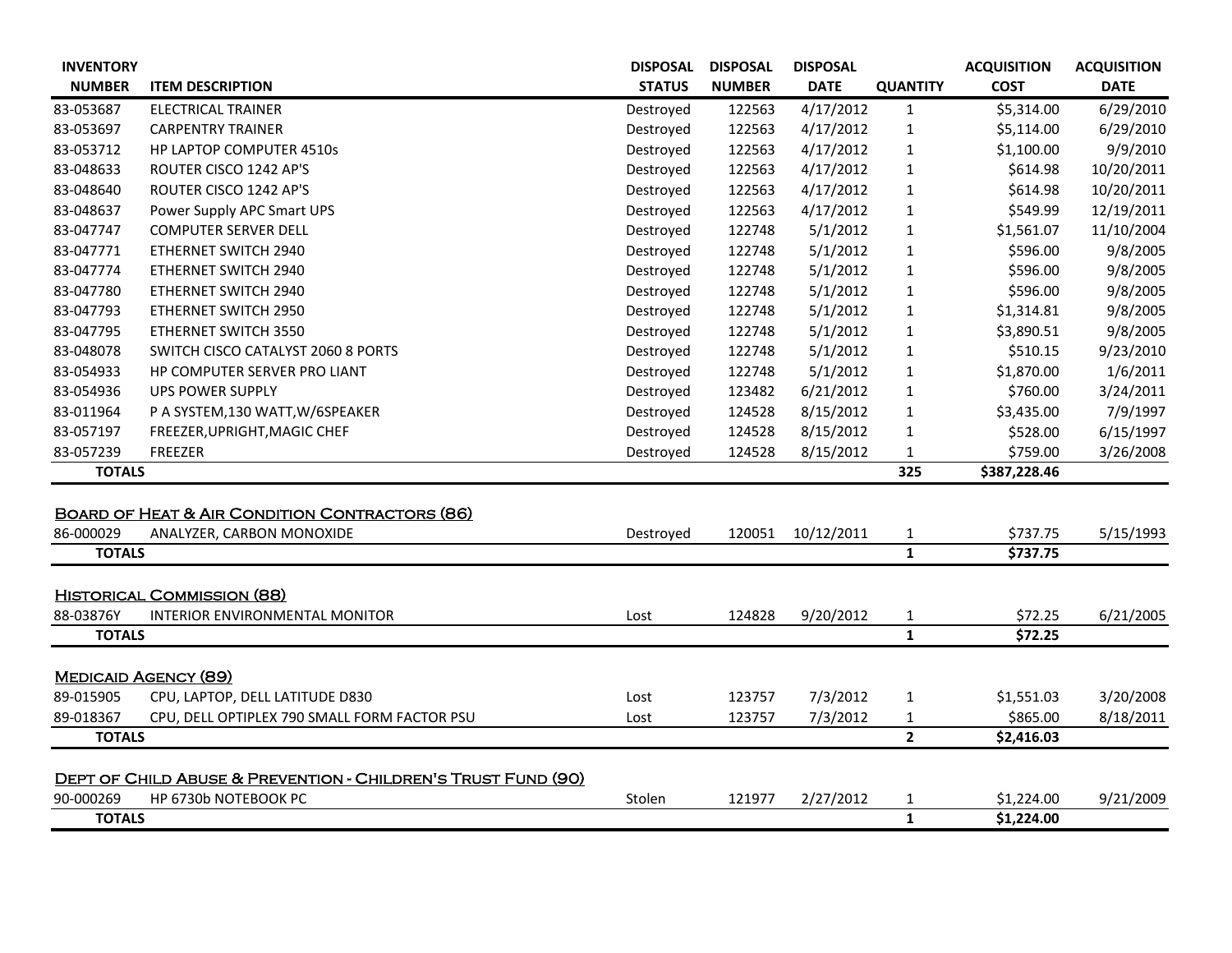| <b>INVENTORY</b> |                                                | <b>DISPOSAL</b> | <b>DISPOSAL</b> | <b>DISPOSAL</b> |                 | <b>ACQUISITION</b> | <b>ACQUISITION</b> |
|------------------|------------------------------------------------|-----------------|-----------------|-----------------|-----------------|--------------------|--------------------|
| <b>NUMBER</b>    | <b>ITEM DESCRIPTION</b>                        | <b>STATUS</b>   | <b>NUMBER</b>   | <b>DATE</b>     | <b>QUANTITY</b> | <b>COST</b>        | <b>DATE</b>        |
|                  | ALABAMA SPACE & ROCKET CENTER (92)             |                 |                 |                 |                 |                    |                    |
| 92-006040        | REGISTER, CASH                                 | Lost            | 120849          | 12/9/2011       | $\mathbf{1}$    | \$4,000.00         | 1/1/1993           |
| 92-009985        | <b>COMPUTER</b>                                | Lost            | 120849          | 12/9/2011       | $\mathbf{1}$    | \$500.00           | 11/11/2008         |
| 92-008552        | <b>PROJECTOR</b>                               | Lost            | 124817          | 9/19/2012       | $\mathbf{1}$    | \$3,870.00         | 6/14/2001          |
| 92-009338        | <b>SWITCH</b>                                  | Lost            | 124817          | 9/19/2012       | $\mathbf 1$     | \$749.05           | 1/18/2006          |
| 92-009601        | SYSTEM, WIRELESS                               | Lost            | 124817          | 9/19/2012       | 1               | \$737.22           | 8/17/2007          |
| 92-009606        | SYSTEM, WIRELESS                               | Lost            | 124817          | 9/19/2012       | $\mathbf 1$     | \$737.22           | 8/17/2007          |
| 92-010104        | COMPUTER, LAPTOP                               | Lost            | 124817          | 9/19/2012       | $\mathbf{1}$    | \$500.00           | 9/25/2009          |
| <b>TOTALS</b>    |                                                |                 |                 |                 | $\overline{7}$  | \$11,093.49        |                    |
|                  | <b>POSTSECONDARY EDUCATION (94)</b>            |                 |                 |                 |                 |                    |                    |
| 94-002211        | iPAD2, WI-FI 3G, 16GB, W/ADAPTER & SMART COVER | Lost            | 121540          | 1/24/2012       | $\mathbf{1}$    | \$659.00           | 12/13/2011         |
| <b>TOTALS</b>    |                                                |                 |                 |                 | $\mathbf{1}$    | \$659.00           |                    |
|                  |                                                |                 |                 |                 |                 |                    |                    |
|                  | <b>BOARD OF COUNSELING (97)</b>                |                 |                 |                 |                 |                    |                    |
| 97-000128        | <b>LAPTOP COMPUTER</b>                         | Stolen          | 120206          | 10/20/2011      | $\mathbf{1}$    | \$1,820.00         | 12/14/2001         |
| <b>TOTALS</b>    |                                                |                 |                 |                 | $\mathbf{1}$    | \$1,820.00         |                    |
|                  |                                                |                 |                 |                 |                 |                    |                    |
|                  | <b>FINANCE MOTOR POOL (99)</b>                 |                 |                 |                 |                 |                    |                    |
| 99-002344        | 2007 CHEVROLET IMPALA, FLEX FUEL               | Destroyed       | 121387          | 1/31/2012       | $\mathbf{1}$    | \$15,417.40        | 3/19/2007          |
| 99-002400        | 2008 CHEVROLET IMPALA, FLEX FUEL               | Destroyed       | 122292          | 3/26/2012       | $\mathbf 1$     | \$15,523.45        | 11/8/2007          |
| 99-002405        | 2008 CHEVROLET IMPALA, FLEX FUEL               | Destroyed       | 122664          | 6/18/2012       | 1               | \$15,523.43        | 4/25/2008          |
| <b>TOTALS</b>    |                                                |                 |                 |                 | 3               | \$46,464.28        |                    |
|                  | <b>OFFICE OF PROSECUTION SERVICES (AP)</b>     |                 |                 |                 |                 |                    |                    |
| AP-000778        | Desktop Computer                               | Lost            | 124119          | 7/24/2012       | $\mathbf{1}$    | \$1,362.00         | 9/12/2002          |
| AP-000891        | Desktop Computer                               | Lost            | 124119          | 7/24/2012       | $\mathbf{1}$    | \$1,362.00         | 9/12/2002          |
| AP-000794        | Inspiron 4150 Laptop Computer                  | Lost            | 124119          | 7/24/2012       | 1               | \$2,011.00         | 8/30/2002          |
| AP-000853        | Inspiron 4150 Laptop Computer                  | Lost            | 124225          | 7/30/2012       | 1               | \$2,011.00         | 9/3/2002           |
| <b>TOTALS</b>    |                                                |                 |                 |                 | 4               | \$6,746.00         |                    |
|                  |                                                |                 |                 |                 |                 |                    |                    |
|                  | <b>SCHOOL OF MATH AND SCIENCE (BJ)</b>         |                 |                 |                 |                 |                    |                    |
| BJ-001820        | MULTIPLEXER MX4000 KEYBOARD                    | Lost            | 123019          | 5/21/2012       | $\mathbf{1}$    | \$600.00           | 10/31/2001         |
| BJ-001783        | OPTIFLEX GX100 LOW PROFILE DES                 | Lost            | 123019          | 5/21/2012       | $\mathbf{1}$    | \$1,262.00         | 9/5/2000           |
| BJ-001760        | ELECTRIC PIANO W/BENCH                         | Lost            | 123019          | 5/21/2012       | $\mathbf{1}$    | \$1,695.00         | 8/12/1999          |
| BJ-001728        | CPU DELL P6300                                 | Lost            | 123019          | 5/21/2012       | $\mathbf{1}$    | \$1,763.00         | 9/11/1998          |
| BJ-001731        | CPU DELL P6300                                 | Lost            | 123019          | 5/21/2012       | $\mathbf{1}$    | \$1,763.00         | 9/11/1998          |
| BJ-001719        | CPU DELL P6300                                 | Lost            | 123019          | 5/21/2012       | $\mathbf{1}$    | \$1,763.00         | 9/11/1998          |
| BJ-001681        | <b>166MHZ TOWER COMPUTER</b>                   | Lost            | 123019          | 5/21/2012       | $\mathbf{1}$    | \$850.00           | 7/7/1997           |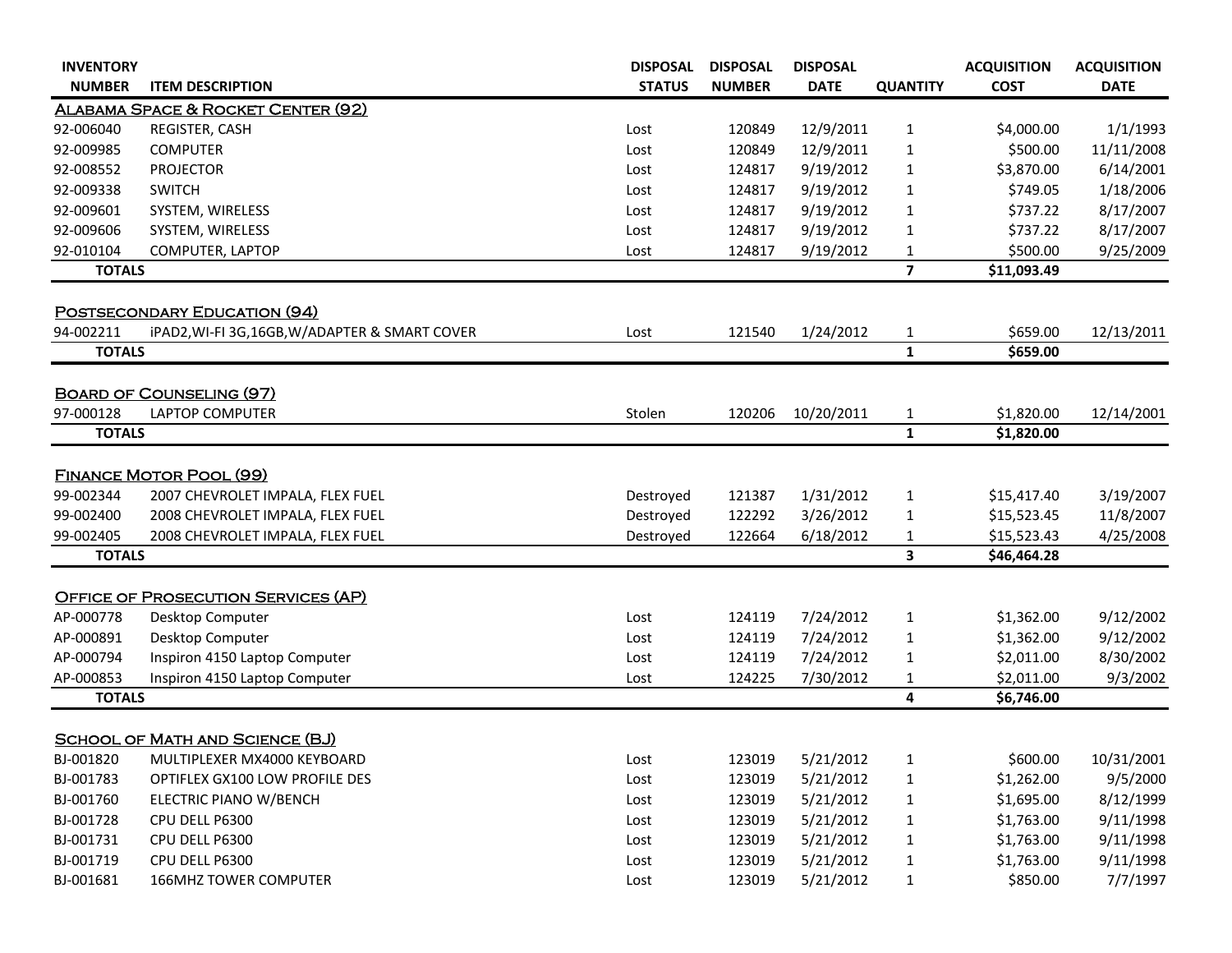| <b>INVENTORY</b>           |                                                   | <b>DISPOSAL</b> | <b>DISPOSAL</b> | <b>DISPOSAL</b> |                              | <b>ACQUISITION</b>       | <b>ACQUISITION</b> |
|----------------------------|---------------------------------------------------|-----------------|-----------------|-----------------|------------------------------|--------------------------|--------------------|
| <b>NUMBER</b>              | <b>ITEM DESCRIPTION</b>                           | <b>STATUS</b>   | <b>NUMBER</b>   | <b>DATE</b>     | <b>QUANTITY</b>              | <b>COST</b>              | <b>DATE</b>        |
| BJ-001179                  | LOVESEAT                                          | Lost            | 123019          | 5/21/2012       | $\mathbf{1}$                 | \$575.00                 | 9/27/1994          |
| BJ-000709                  | <b>OUR AMERICA MAP SET - 35 MAPS</b>              | Lost            | 123019          | 5/21/2012       | $\mathbf{1}$                 | \$623.22                 | 10/26/1993         |
| BJ-001923                  | <b>COMPUTER</b>                                   | Lost            | 123019          | 5/21/2012       | $\mathbf{1}$                 | \$569.00                 | 10/17/2002         |
| BJ-001928                  | <b>FIBER OPTIC CONVERTER</b>                      | Lost            | 123019          | 5/21/2012       | 1                            | \$2,009.68               | 10/25/2002         |
| BJ-001933                  | <b>DELL OPTIPLEX COMPUTER</b>                     | Lost            | 123019          | 5/21/2012       | $\mathbf{1}$                 | \$899.00                 | 10/24/2002         |
| BJ-001934                  | <b>DELL OPTIPLEX COMPUTER</b>                     | Lost            | 123019          | 5/21/2012       | $\mathbf{1}$                 | \$899.00                 | 10/24/2002         |
| BJ-001935                  | <b>DELL OPTIPLEX COMPUTER</b>                     | Lost            | 123019          | 5/21/2012       | $\mathbf{1}$                 | \$899.00                 | 10/24/2002         |
| BJ-001938                  | DELL OPTIPLEX COMPUTER                            | Lost            | 123019          | 5/21/2012       | $\mathbf{1}$                 | \$899.00                 | 10/24/2002         |
| BJ-001952                  | DELL OPTIPLEX COMPUTER                            | Lost            | 123019          | 5/21/2012       | 1                            | \$899.00                 | 10/24/2002         |
| BJ-002028                  | DELL DIMENSION 4600 CPU                           | Lost            | 123019          | 5/21/2012       | $\mathbf{1}$                 | \$999.00                 | 6/23/2004          |
| BJ-002036                  | DELL 2300MP PROJECTOR                             | Lost            | 123019          | 5/21/2012       | $\mathbf{1}$                 | \$999.00                 | 2/22/2005          |
| <b>TOTALS</b>              |                                                   |                 |                 |                 | 18                           | \$19,965.90              |                    |
|                            |                                                   |                 |                 |                 |                              |                          |                    |
|                            | <b>DEPARTMENT OF TRANSPORTATION (HD)</b>          |                 |                 |                 |                              |                          |                    |
| HD-075711                  | CPU-PERSONAL COMPUTER                             | Stolen          | AM12026         | 12/19/2011      | $\mathbf{1}$                 | \$712.57                 | 9/29/2004          |
| HD-076586                  | <b>WORKSTATION, CADD</b>                          | Stolen          | AM12048         | 2/13/2012       | $\mathbf{1}$                 | \$1,948.35               | 9/29/2004          |
| HD-049985                  | REMOTE CONTROL UNIT, 2-WAY RADIO                  | Stolen          | AM12052         | 3/1/2012        | $\mathbf{1}$                 | \$763.75                 | 9/11/1992          |
| HD-082105                  | COMPUTER, LAPTOP                                  | Stolen          | AM12058         | 3/1/2012        | 1                            | \$1,551.03               | 6/12/2007          |
| <b>TOTALS</b>              |                                                   |                 |                 |                 | 4                            | \$4,975.70               |                    |
|                            |                                                   |                 |                 |                 |                              |                          |                    |
|                            | <b>BOARD OF MEDICAL SCHOLARSHIP AWARDS (MS)</b>   |                 |                 |                 |                              |                          |                    |
| MS-000009<br><b>TOTALS</b> | <b>LAPTOP</b>                                     | Destroyed       | 121268          | 1/11/2012       | $\mathbf{1}$<br>$\mathbf{1}$ | \$1,551.03<br>\$1,551.03 | 2/8/2007           |
|                            |                                                   |                 |                 |                 |                              |                          |                    |
|                            | <b>DEPARTMENT OF REHABILITATION SERVICES (RS)</b> |                 |                 |                 |                              |                          |                    |
| RS-218728                  | UBIDUO COMMUNICATION DEVICE W/ CARRYING CASE      | Lost            | 120138          | 10/25/2011      | $\mathbf{1}$                 | \$1,820.00               | 6/3/2009           |
| RS-104008                  | STANDER W/DESK FOR ANAT. SUPPT                    | Lost            | 122073          | 3/2/2012        | $\mathbf{1}$                 | \$646.04                 | 10/1/1994          |
| RS-110008                  | <b>BUILDING STORAGE</b>                           | Destroyed       | 124283          | 8/23/2012       | 1                            | \$8,544.03               | 7/1/1992           |
| <b>TOTALS</b>              |                                                   |                 |                 |                 | 3                            | \$11,010.07              |                    |
|                            |                                                   |                 |                 |                 |                              |                          |                    |
|                            | <b>DEPARTMENT OF TRANSPORTATION (SG)</b>          |                 |                 |                 |                              |                          |                    |
| SG-052624                  | <b>GENERATOR</b>                                  | Stolen          | AM12014         | 11/16/2011      | $\mathbf{1}$                 | \$1,599.00               | 9/1/1995           |
| SG-074880                  | UNIT, A/C PORTABLE                                | Stolen          | AM12028         | 1/11/2012       | $\mathbf{1}$                 | \$620.24                 | 5/5/2009           |
| SG-030856                  | PULLER, PILE                                      | Stolen          | AM12041         | 2/8/2012        | $\mathbf{1}$                 | \$3,250.00               | 3/1/1983           |
| SG-069791                  | <b>HAMMER DRILL</b>                               | Stolen          | AM12041         | 2/8/2012        | $\mathbf{1}$                 | \$1,614.37               | 5/5/2006           |
| SG-073869                  | HOIST, CHAIN                                      | Stolen          | AM12041         | 2/8/2012        | $\mathbf{1}$                 | \$1,395.35               | 11/10/2008         |
| SG-077016                  | <b>DRILL 3/4"</b>                                 | Stolen          | AM12041         | 2/8/2012        | $\mathbf{1}$                 | \$527.20                 | 6/3/2011           |
| SG-062566                  | RADIO, HAND HELD 2-WAY                            | Stolen          | AM12053         | 3/1/2012        | $\mathbf{1}$                 | \$560.18                 | 10/26/2001         |
| <b>TOTALS</b>              |                                                   |                 |                 |                 | $\overline{\mathbf{z}}$      | \$9,566.34               |                    |